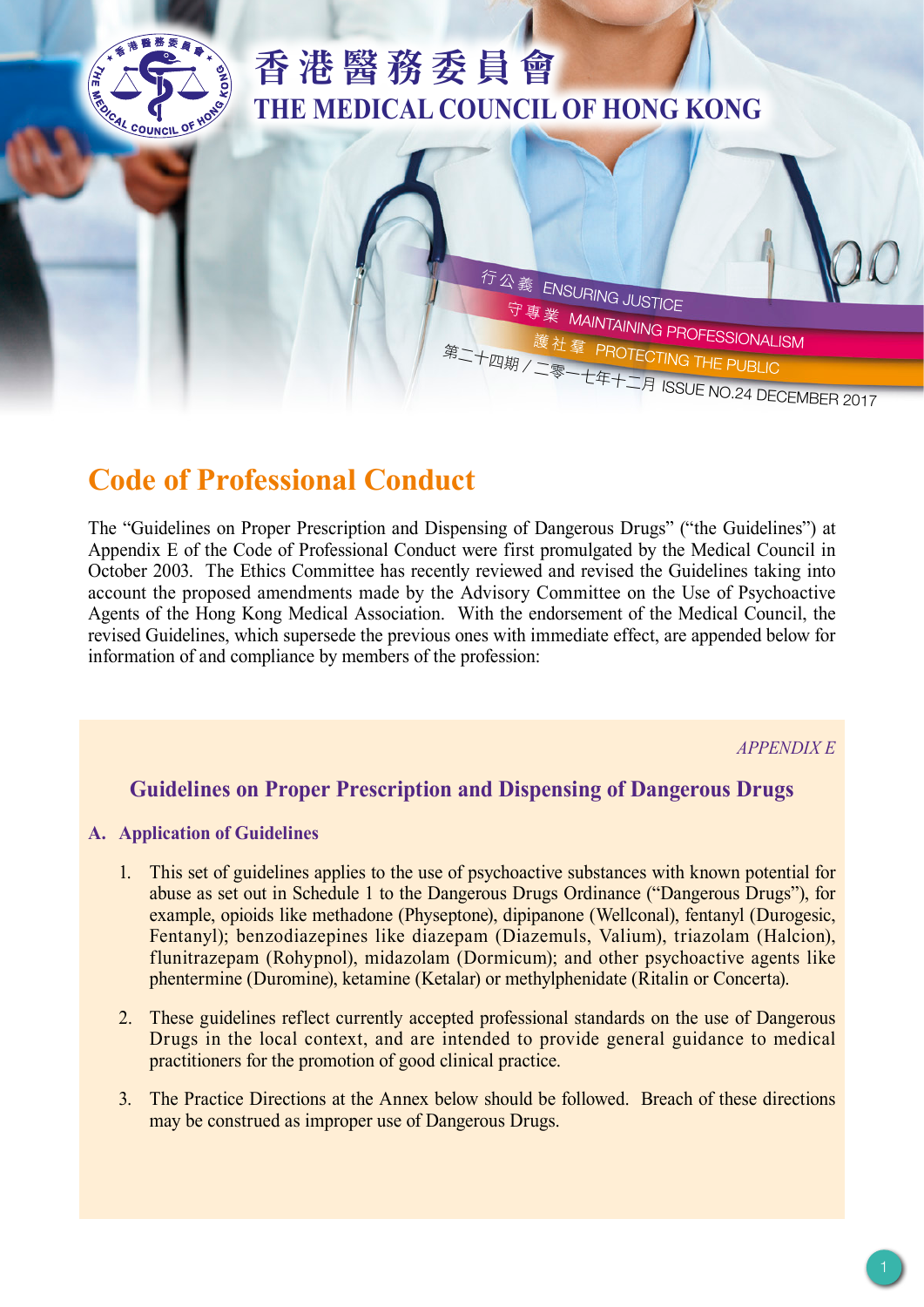#### **B. General Principles**

 $\bullet$  $\bullet$  $\bullet$  $\bullet$  $\bullet$  $\bullet$ ö  $\bullet$ 

 $\bullet$  $\bullet$  $\bullet$  $\bullet$  $\bullet$  $\bullet$  $\bullet$ 

 $\bullet$  $\bullet$ 

 $\bullet$  $\bullet$  $\bullet$  $\bullet$  $\bullet$  $\bullet$  $\bullet$  $\bullet$  $\bullet$ 

- 1. The medical practitioner should be familiar with updated knowledge and guidelines on the use of Dangerous Drugs.
- 2. The medical practitioner should abstain from prescribing at the sole request of the patient Dangerous Drugs that are not medically justified by his condition.
- 3. Dangerous Drugs should be prescribed with due caution in order to avoid misuse and/or iatrogenic dependence.
- 4. Dangerous Drugs should only be prescribed after proper clinical assessment and diagnosis.
- 5. Dangerous Drugs should be prescribed within the range of therapeutic dosage and for such duration as necessary for the clinical condition being treated.
- 6. Simultaneous use of multiple Dangerous Drugs should be properly assessed and justified. Justification should be clearly documented.
- 7. The prescription, dispensing and/or administration of Dangerous Drugs should be carefully organized so as to avoid stock piling, resale or other inappropriate use by the patient.
- 8. An adequate and proper medical record should always be kept concerning the treatment of the patient with Dangerous Drugs.
- 9. Special clinical problems deserve expert advice. Appropriate referral to specialists or programmes should always be considered.
- 10. All medical practitioners should comply with all the provisions in the Dangerous Drugs Ordinance and Regulations.

#### **C. Handling of Dangerous Drugs Dependence**

Doctors who use Dangerous Drugs for the management of patients who have become dependent on such drugs ("Dependents on Dangerous Drugs") should ensure the following:-

- 1. They should have relevant training or experience in the management of drug dependence.
- 2. They should keep themselves updated with relevant guidelines/information published by appropriate professional bodies.
- 3. Appropriate referral should be made to substance abuse clinics, drug addiction counselling centres, and other available services or facilities in the community with resources and support for a comprehensive care (including physical, psychological, and social aspects) for Dependents on Dangerous Drugs. More information can be found in the website of Narcotics Division of the Security Bureau.
- 4. Dependents on Dangerous Drugs should be ensured attentive and conscientious care by the attending medical practitioner. Medical practitioners must know their limitations.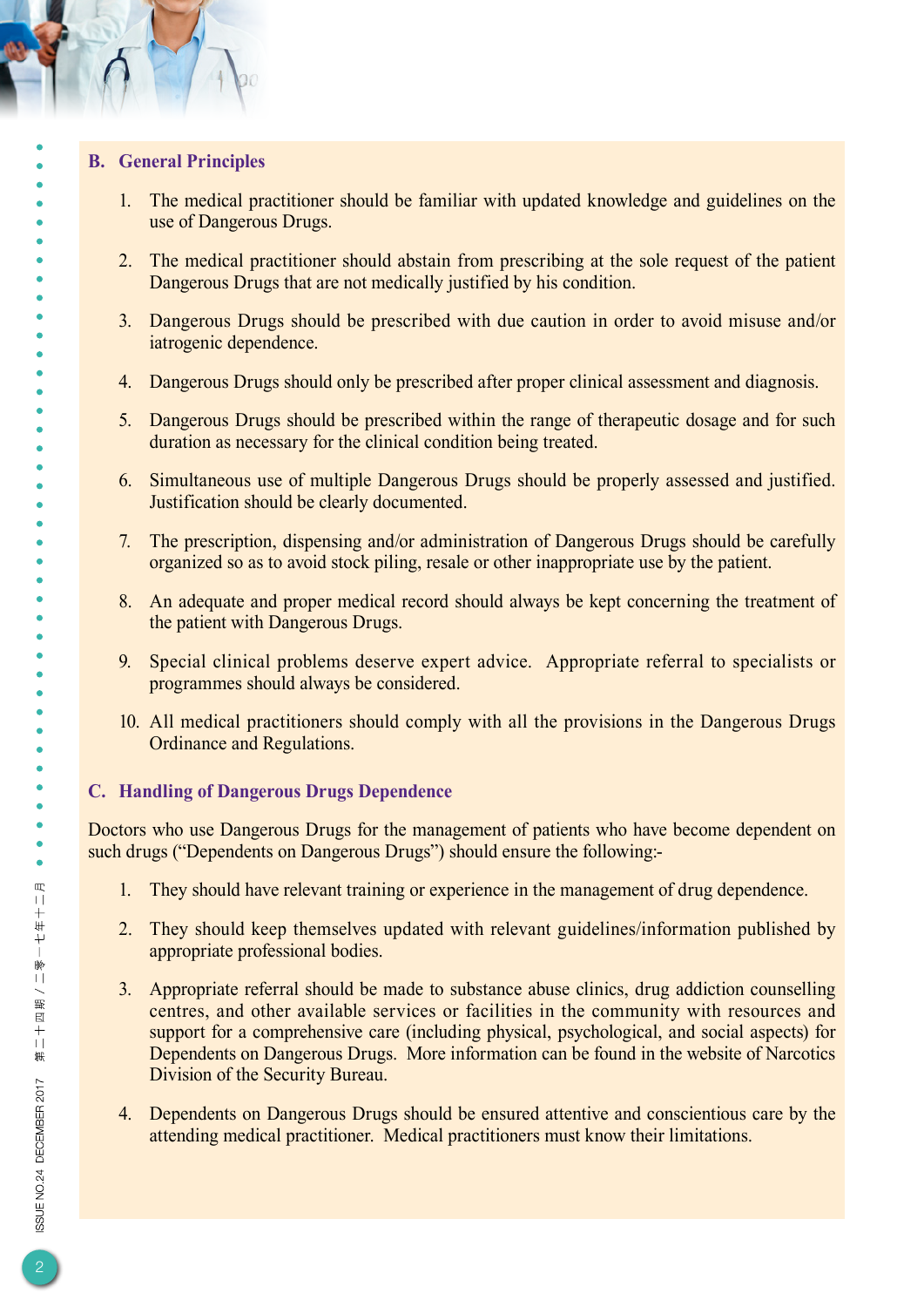守專業 MAINTAINING PROFESSIONALISM

護社羣 PROTECTING THE PUBLIC

5. In every case, the attending doctor should assess the patient thoroughly, formulate a suitable management plan, keep an adequate medical record concerning the treatment of the patient with Dangerous Drugs and monitor the outcome.

#### **D. High-Volume Consumption**

Significant social harm can be caused by misuse of Dangerous Drugs supplied by medical practitioners or the inadvertent flow of such drugs into the "black market". These are especially prone to occur, when Dangerous Drugs are used in large quantities on out-patient basis in nonprogramme settings. To fulfill our social obligation and to avoid disrepute to our profession, the following measures are considered essential for all medical practitioners regularly prescribing large quantities of Dangerous Drugs:-

- 1. The use of Dangerous Drugs should be reviewed regularly to ensure that their use meets the standards as stipulated in sections B and C. In every case, the use or continued use of Dangerous Drugs should be adequately accounted for. Dangerous Drugs should be withdrawn appropriately wherever their use is considered ineffective, inappropriate, or unnecessary.
- 2. Careful measures should be taken to guard against misuse of Dangerous Drugs so supplied. Examples of such measures may include:-
	- (a) the dosage should be within therapeutic range. Strong justification should be properly documented if it exceeds the therapeutic range.
	- (b) regular follow-up assessment, preferably monthly. Exceptions with appropriate justification could be allowed.
	- (c) minimize the quantity of Dangerous Drugs dispensed per visit, bearing in mind that the practitioner has the responsibility to decide the proper medication with appropriate duration and justification.
	- (d) detailed record of justification and prescription.
	- (e) direct supervision of drug-taking where possible.
	- (f) random urine checking.
	- (g) notification to Central Registry of Drug Abuse with patient's consent.
	- (h) other measures as appropriate, e.g. referral to appropriate specialists (e.g. to pain clinic for patients in chronic pain), regular checking of unfinished drugs.
- 3. If a medical practitioner is not satisfied with the measures he has taken in relation to sections D.1 and D.2, he should seek advice and assistance from the "Advisory Committee on the Use of Psychoactive Agents" of the Hong Kong Medical Association. Continued use of large quantities of Dangerous Drugs cannot be accepted as proper medical practice, unless reasonable measures have been taken against possible misuse.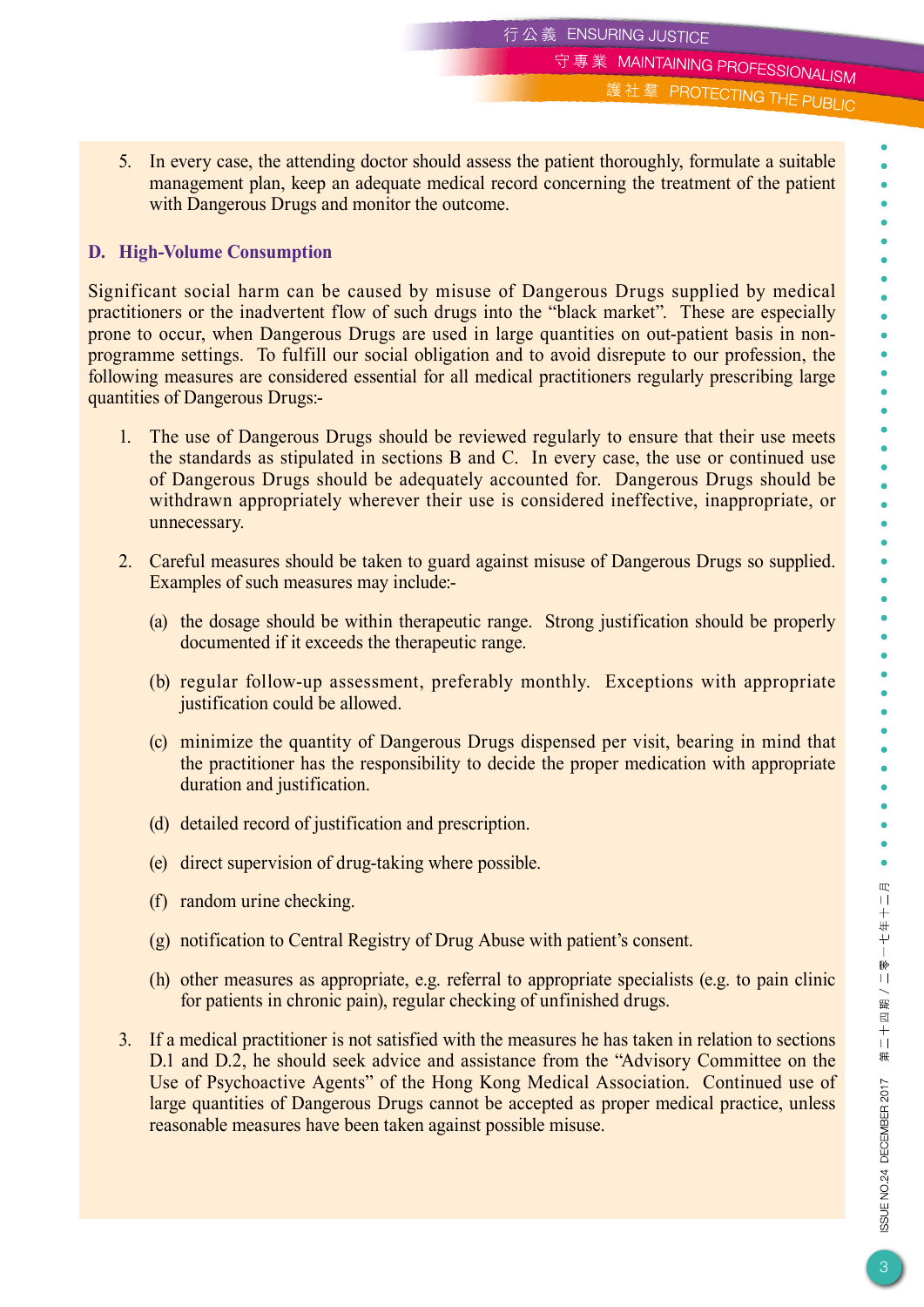#### **Annex – Practice Directions for the Use of Dangerous Drugs**

The following Practice Directions for selected Dangerous Drugs should be followed.

- 1. Practice Directions for use of benzodiazepines
	- (a) Initial assessment of the patient should include:-
		- (i) proper history and examination
		- (ii) appropriate investigation
		- (iii) proper diagnosis and/or diagnostic formulation
		- (iv) education and counselling
	- (b) Patients on benzodiazepines should be informed of the following:-
		- (i) Drugs are only part of the management plan;
		- (ii) Drug dependence is likely to occur with improper use;
		- (iii) Various adverse effects, which include impairment of the performance of skilled tasks and driving;
		- (iv) Interactions with drugs and alcohol are potentially dangerous.
	- (c) The lowest effective dose with therapeutic range which can control the symptoms should be used.
	- (d) In general, initial prescription and/or dispensing of benzodiazepines should be kept to the minimum appropriate dosage and duration.
	- (e) For repeated and/or prolonged prescription, there should be a properly documented management plan.
	- (f) If the duration of initial treatment is likely to be prolonged, the patient should be properly reassessed periodically. Alternative methods of therapy, if any, may be offered. In case of clinical problems which cannot be adequately dealt with, expert advice should be sought, or patients be referred to appropriate specialists or programmes.
	- (g) Benzodiazepines should be prescribed with caution especially to patients under 18 and the elderly in which cases the prescribing doctor should fully justify the use. Such justification should be properly documented.
	- (h) Caution should be exercised in the use of benzodiazepines in the treatment of major depression.
	- (i) Caution should be exercised in prescribing benzodiazepines for patients where there is a history or evidence of alcohol abuse or substance misuse (particularly sedative-hypnotic drugs).
	- (j) Caution should be exercised in the use of benzodiazepines for bereavement-related problems. A tapering-off regime should be used to minimize benzodiazepine withdrawal symptoms.
	- (k) Simultaneous use of multiple benzodiazepines should be prescribed with caution and its justification should be documented.

ISSUE NO.24 DECEMBER 2017

 $\bullet$  $\bullet$ 

 $\bullet$ 

 $\bullet$  $\bullet$ 

> $\bullet$  $\bullet$

 $\bullet$  $\bullet$ 

 $\bullet$ 

第二十四期/二零一七年十二月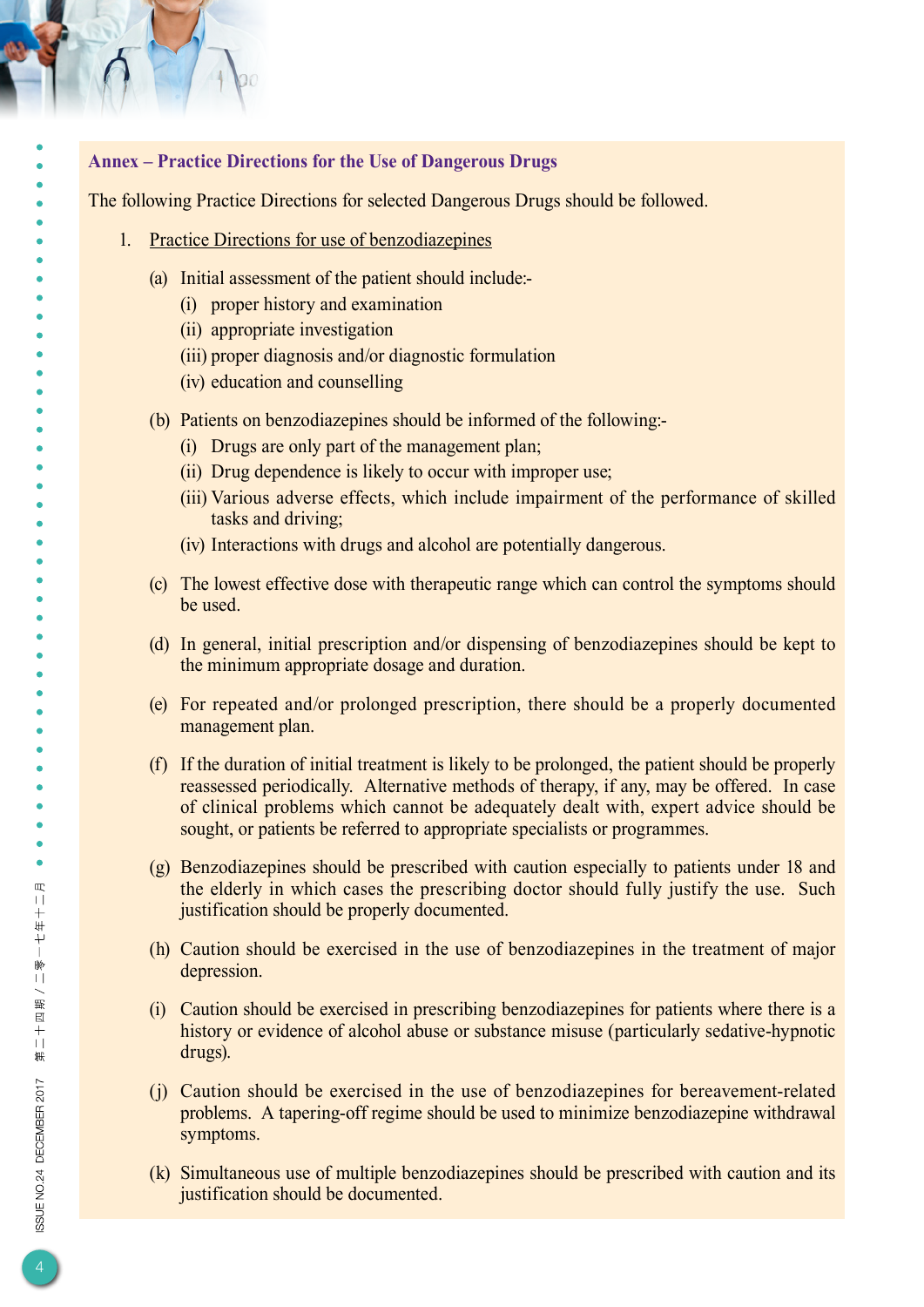守專業 MAINTAINING PROFESSIONALISM

護社羣 PROTECTING THE PUBLIC

- (l) The patient should be regularly monitored. An adequate and proper medical record should be kept concerning the treatment provided to the patient and the outcome.
- (m) In addition, the medical practitioner shall comply with all the provisions in the Dangerous Drugs Ordinance and Regulations.
- 2. Practice Directions on the use of substitute drugs for opioid dependence
	- (a) Initial assessment of the patient should include:-
		- (i) proper history and examination
		- (ii) appropriate investigation
		- (iii) proper diagnosis and/or diagnostic formulation
		- (iv) education and counselling
		- (v) promotion of detoxification programmes
	- (b) The medical practitioner should inform patients of other treatment modalities available in the community before putting them on long-term maintenance therapy.
	- (c) Treatment of opioid dependence should be prescribed only after accurate diagnosis. There should be a properly documented management plan given to the patient and accordingly recorded. In the management plan for the use of substitute drugs for opioid dependence, holistic care is important and success of therapy is highly dependent on the trust between the physician and the patient.
	- (d) The attending doctor should ensure that he is fully competent to provide proper care of patients under his care. Specific training in the management of drug dependence is strongly encouraged for all doctors involved in such work.
	- (e) The patient should be informed that drugs are only part of the management plan, and should be put in touch with available support for proper social and psychological management.
	- (f) The patient should be warned of risks of concurrent heroin/drug use. He should be informed of the need for random urine checking.
	- (g) The prescription, dispensing and/or administration of substitute drugs should be organized in such a way as to avoid stock piling by the patient, resale or other illicit usage. The minimum amount of such substitute drugs as necessary should be supplied.
	- (h) The patient should be regularly monitored. An adequate and proper medical record should be kept concerning the treatment provided to the patient and the outcome.
	- (i) Simultaneous use of other Dangerous Drugs should be justified and used with caution. Adequate and proper documentation for the justification is required.
	- (j) In addition, the medical practitioner shall comply with all the provisions in the Dangerous Drugs Ordinance and Regulations.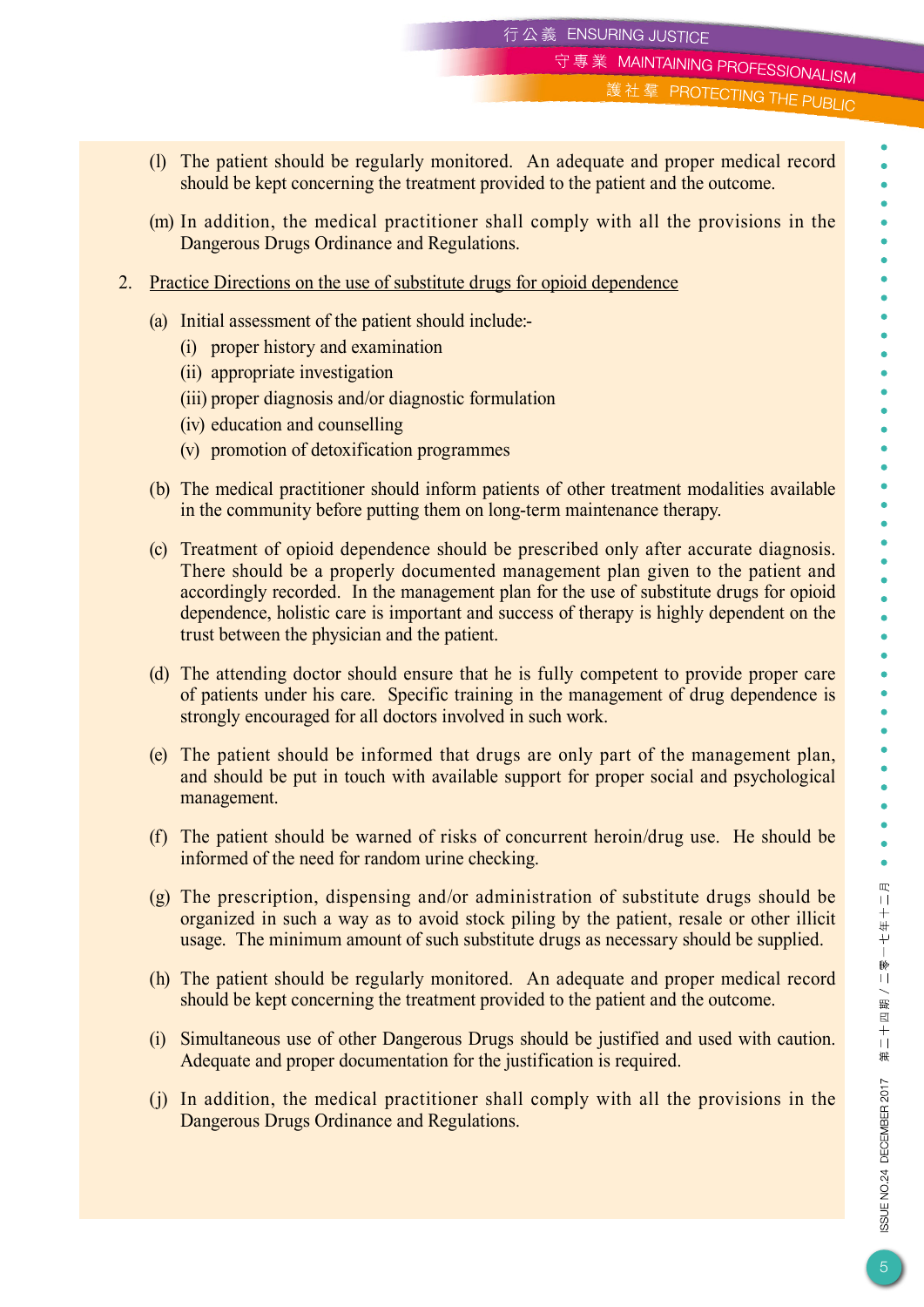## **New Measures on the Process of Complaints at the Preliminary Investigation Stage of the Medical Council**

Subsequent to the promulgation of the new measures on the process of complaints at the Preliminary Investigation Stage in the Newsletter Issue No. 23, the Preliminary Investigation Committee ("PIC") has received enquiries from some doctors under complaint raising their concerns that the expert report for the Medical Council was prepared based on incomplete medical information. They have also suggested that the Medical Council should obtain the medical report and record from the doctor under complaint before asking for an expert opinion.

In view of these doctors' concerns, the PIC would like to set out the following to make clear the scene and avoid misunderstanding:

- (a) in accordance with the comments of the judge in *Law Yiu Wai Ray v Medical Council of Hong Kong* (HCAL 46/2015) and section 9 of the Medical Practitioners (Registration and Disciplinary Procedure) Regulation, Cap. 161E, Laws of Hong Kong, unless a complaint case is found to be frivolous or groundless and should not proceed further, it is mandatory for the Chairman or the Deputy Chairman of the PIC to direct that the complaint case be referred to the PIC for its consideration. In deciding whether the complaint case is frivolous or groundless, the Chairman or the Deputy Chairman of the PIC may seek preliminary expert advice on the available evidence. Medical records and reports from the doctor under complaint will not be obtained at this juncture; and
- (b) if the Chairman or the Deputy Chairman of the PIC decides that the complaint case should be proceeded further, the doctor under complaint will be notified of the receipt of the complaint by the PIC and be provided a copy of such letter of complaint. The doctor under complaint will also be informed that the PIC is going to meet for the first time to consider the complaint. The doctor under complaint is not required to give any explanation until the PIC has met for the first time to consider the complaint case. At its first meeting, the PIC may either dismiss the complaint case or decide to seek explanation/clarification from the doctor under complaint to facilitate the making of a decision<sup>1</sup> on the complaint case. Upon receipt of the relevant medical records and reports and other related information from the doctor under complaint, the PIC can direct that further expert opinion on the complaint case be sought, if necessary. In gist, the PIC will take into account all available medical records and reports submitted by the doctor under complaint and the further expert opinion before finalizing its decision<sup>1</sup>.

The PIC would like to reassure all doctors that in processing each and every complaint case, the PIC will strictly adhere to the provisions laid down in the Medical Registration Ordinance, Cap. 161, Laws of Hong Kong, and ensure that fairness be applied to all parties concerned.

The duty of the PIC is to decide only whether a complaint case should be referred to the Medical Council for inquiry. It is not empowered to pass judgment or sentence.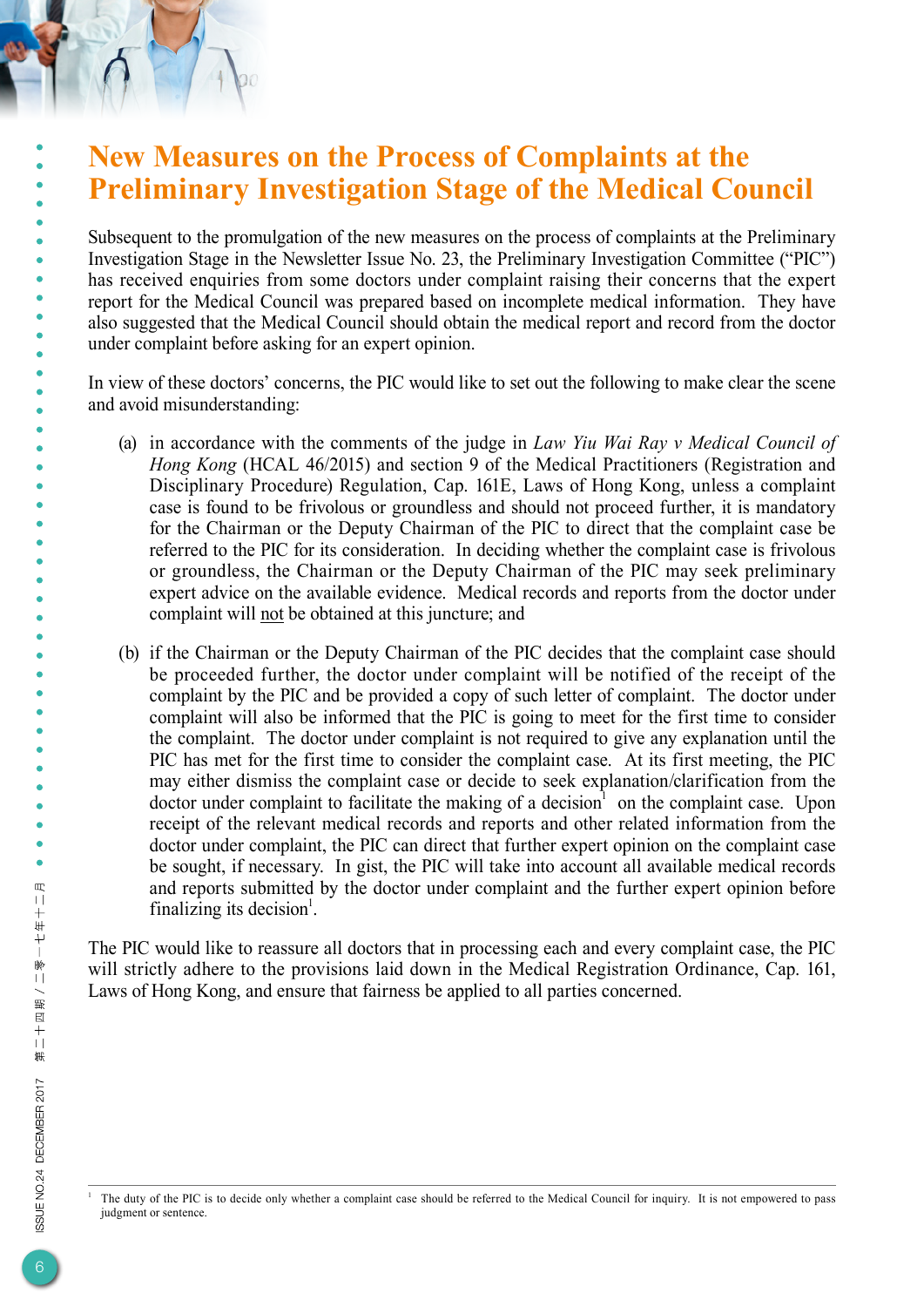守專業 MAINTAINING PROFESSIONALISM

護社羣 PROTECTING THE PUBLIC

# **Addition of New Specialty in the Specialist Register**

The Education and Accreditation Committee of the Medical Council at its meeting on 20 October 2017 accepted the recommendation of the Hong Kong Academy of Medicine for:

- (i) addition of the new specialty "Genetics and Genomics (Paediatrics) ( 遺傳學及基因組學 專科 (兒科))" (S61) to the Specialist Register, which is accredited under the Hong Kong College of Paediatricians; and
- (ii) accreditation of the specialty "Clinical Toxicology ( 臨床毒理科 )" (S59) under the Hong Kong College of Physicians in addition to the Hong Kong College of Emergency Medicine.

# **Quotable Appointments**

The Medical Council has implemented the "Rules on Quotable Appointments" ("QA Rules") with effect from 1 December 2014.

Under the QA Rules and the "Guidelines on Quotability of Appointments by Private Hospitals, Nursing Homes, Maternity Homes and Medical Clinics", a private hospital, nursing home, maternity home or medical clinic has to satisfy the Medical Council that it has an established and objective system of offering appointments which is acceptable to the Medical Council before its appointments can be quoted by doctors in their medical practice. The names of 13 institutions with their appointment systems accepted by the Medical Council and their approved quotable appointments are included in the "List of Quotable Appointments by Private Hospitals, Nursing Homes, Maternity Homes and Medical Clinics accepted under the Rules on Quotable Appointments" ("QA List").

Members of the profession are required to comply with the QA Rules in quoting their appointments for the purpose of professional practice in Hong Kong. They are also advised to refer to the QA List for quotability of any appointments made by private hospitals, nursing homes, maternity homes and medical clinics before quoting them.

The QA Rules and the QA List are promulgated on the Medical Council's website at http://www. mchk.org.hk/english/guideline/appointment.html.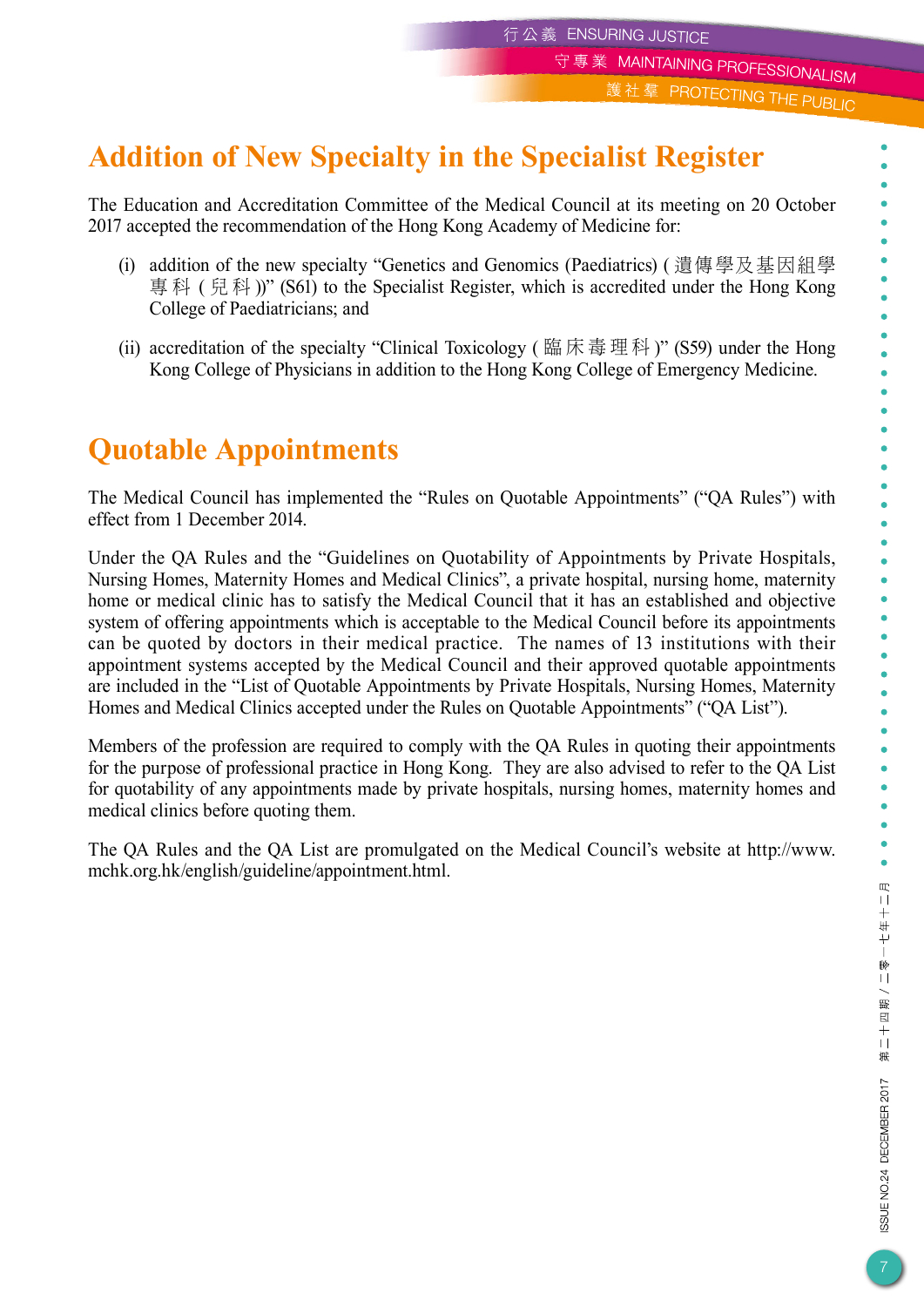# **Quotable Qualifications**

According to section 5 "Professional communication and information dissemination" of the Code of Professional Conduct, doctors may quote those quotable qualifications approved by the Medical Council in dissemination of service information to the public. The Guidelines on Quoting of Qualifications and the updated List of Quotable Qualifications ("the List") are promulgated on the Medical Council's website at http://www.mchk.org.hk/english/guideline/qualification.html.

## **Additions and Changes to the List of Quotable Qualifications**

Since January 2017, the Medical Council, on the recommendation of the Education and Accreditation Committee, has approved additions or changes to the List as set out in the ensuing paragraphs.

### **(i) Addition of quotable qualifications under the generally approved category**

The Medical Council has approved the following qualifications for inclusion in the List under the generally approved category:

|              | <b>Title of Qualification</b>                                         | <b>Abbreviation</b>                  | <b>Chinese Title</b>  | <b>Date of Approval</b><br>by the<br><b>Medical Council</b> |
|--------------|-----------------------------------------------------------------------|--------------------------------------|-----------------------|-------------------------------------------------------------|
| $\mathbf{1}$ | Master of Science in Clinical<br>Education, University of Edinburgh   | MSc in Clinical<br>Education (Edin)  | 愛丁堡大學<br>臨床教育碩士       | 1 March 2017                                                |
| 2.           | Fellow of the Academy of Medicine,<br>Singapore (Otorhinolaryngology) | <b>FAMS</b><br>(Otorhinolaryngology) | 新加坡醫學專科學院<br>院士(耳鼻喉科) | 1 March 2017                                                |
| 3.           | Diplomate, American Board of<br>Otolaryngology                        | <b>DABOto</b>                        | 美國耳鼻喉科<br>醫學委員會文憑     | 1 March 2017                                                |
| 4.           | Member of the College of<br>Psychiatrists of Ireland                  | MCPsychI                             | 愛爾蘭精神科醫學院<br>院員       | 1 March 2017                                                |
| 5.           | Master of Clinical Embryology,<br>Monash University                   | MClinEmbryol<br>(Monash)             | 蒙納殊大學<br>臨床胚胎學碩士學位    | 7 June 2017                                                 |

The Medical Council has decided to include a new entry in the List to inform the profession of the official title and abbreviation of the quotable qualification conferred by the Royal College of Ophthalmologists as follows:

| <b>Title of Qualification</b>                       | <b>Abbreviation</b> | <b>Chinese Title</b> | Date of Approval<br>by the<br>Medical Council |
|-----------------------------------------------------|---------------------|----------------------|-----------------------------------------------|
| Diploma of the Royal College of<br>Ophthalmologists | <b>DRCOphth</b>     | 皇家眼科醫學院文憑            | 1 March 2017                                  |

(Remarks: "*The Royal College of Ophthalmologists*" refers to the one in the United Kingdom only.)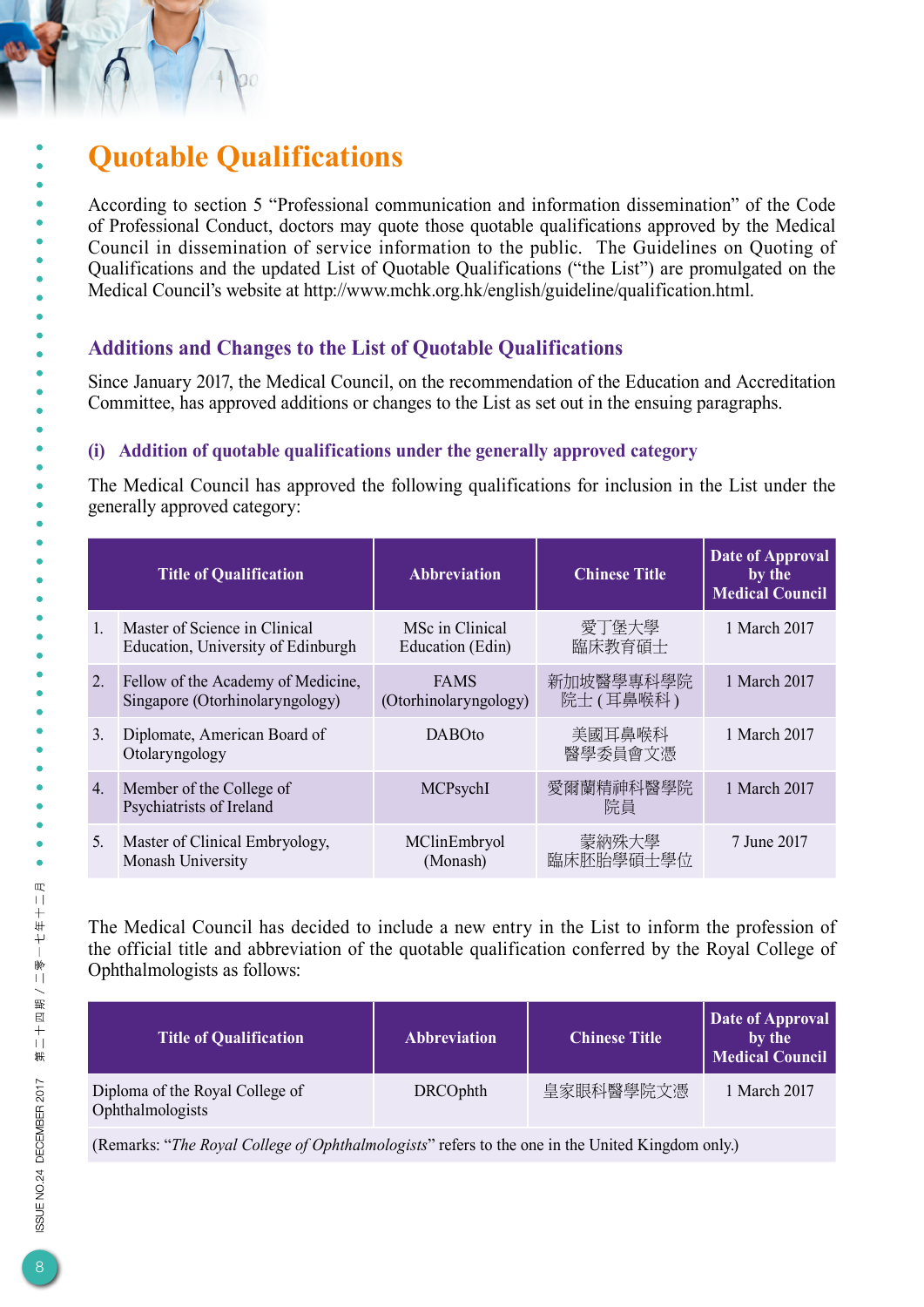守專業 MAINTAINING PROFESSIONALISM

護社羣 PROTECTING THE PUBLIC

ö

#### **(ii) Addition of quotable qualifications under the specifically approved category**

The Medical Council has also approved the following applications for inclusion of qualifications in the List under the specifically approved category:

|    | <b>Title of Qualification</b>                                                      | <b>Abbreviation</b>                   | <b>Chinese Title</b>   | Date of Approval<br>by the<br><b>Medical Council</b> | <b>Reference</b> |
|----|------------------------------------------------------------------------------------|---------------------------------------|------------------------|------------------------------------------------------|------------------|
|    | Master of Philosophy in Surgery,<br>University of Queensland                       | <b>MPhil</b><br>(Surgery) (UQ)        | 昆士蘭大學<br>哲學碩士 (外科)     | 1 March 2017                                         | MC/QQ/06/15      |
| 2. | Doctor of Philosophy in Social<br>Medicine, The Chinese University<br>of Hong Kong | Ph.D. in Social<br>Medicine<br>(CUHK) | 香港中文大學<br>社會醫學<br>哲學博士 | 7 June 2017                                          | MC/QQ/02/17      |

The qualifications can only be quoted by the specific applicants to whom the approvals are given.

#### **(iii)Change of details of quotable qualifications**

Noting the change of the name of "*College of Emergency Medicine*" to "*Royal College of Emergency Medicine*" in United Kingdom with effect from 4 February 2015, the Medical Council decided at the Policy Meeting on 1 March 2017 to make the following addition and changes to the List:

|                                                                                                                                                                                                                                                                                                                                                                                                                                                                  | <b>Title of Qualification</b>                                                                                                                                                                                                                                                                    | <b>Abbreviation</b> | <b>Chinese Title</b>                                                                                                                                         | Date of Approval by<br>the Medical Council |  |
|------------------------------------------------------------------------------------------------------------------------------------------------------------------------------------------------------------------------------------------------------------------------------------------------------------------------------------------------------------------------------------------------------------------------------------------------------------------|--------------------------------------------------------------------------------------------------------------------------------------------------------------------------------------------------------------------------------------------------------------------------------------------------|---------------------|--------------------------------------------------------------------------------------------------------------------------------------------------------------|--------------------------------------------|--|
| 1.                                                                                                                                                                                                                                                                                                                                                                                                                                                               | Fellow, Royal College of Emergency<br>Medicine                                                                                                                                                                                                                                                   | <b>FRCEM</b>        | 皇家急症科醫學院<br>院士                                                                                                                                               | 1 March 2017                               |  |
|                                                                                                                                                                                                                                                                                                                                                                                                                                                                  | (Remarks: "Royal College of Emergency Medicine" refers to the one in United Kingdom only.)                                                                                                                                                                                                       |                     |                                                                                                                                                              |                                            |  |
| 2.                                                                                                                                                                                                                                                                                                                                                                                                                                                               | Fellow, College of Emergency<br>Medicine                                                                                                                                                                                                                                                         | <b>FCEM</b>         | 急症科醫學院院士                                                                                                                                                     | 4 July 2012                                |  |
|                                                                                                                                                                                                                                                                                                                                                                                                                                                                  | (Remarks: (1) The name of "College of Emergency Medicine" was changed to "Royal College of Emergency"<br><i>Medicine</i> " on 4 February 2015. Holders of the above qualification should now quote it as<br>(2) "Royal College of Emergency Medicine" refers to the one in United Kingdom only.) |                     | "Fellow, Royal College of Emergency Medicine" with the abbreviation "FRCEM" and the<br>Chinese title "皇家急症科醫學院院士 " if they are current, subscribing members. |                                            |  |
| 3.                                                                                                                                                                                                                                                                                                                                                                                                                                                               | Fellow, Faculty of Accident and<br>Emergency Medicine,<br>United Kingdom                                                                                                                                                                                                                         | <b>FFAEM</b>        | 英國急症科醫學院<br>院士                                                                                                                                               | 2 January 2002                             |  |
| (Remarks: (1) The name of "Faculty of Accident and Emergency Medicine" was changed to "College"<br>of Emergency Medicine" on 1 January 2006 and further changed to "Royal College of<br><i>Emergency Medicine</i> " on 4 February 2015. Holders of the above qualification should now<br>quote it as "Fellow, Royal College of Emergency Medicine" with the abbreviation "FRCEM"<br>and the Chinese title "皇家急症科醫學院院士" if they are current, subscribing members. |                                                                                                                                                                                                                                                                                                  |                     |                                                                                                                                                              |                                            |  |

(2) "*Royal College of Emergency Medicine*" refers to the one in United Kingdom only.)

 $\bullet$ 

第二十四期/二零一七年十二月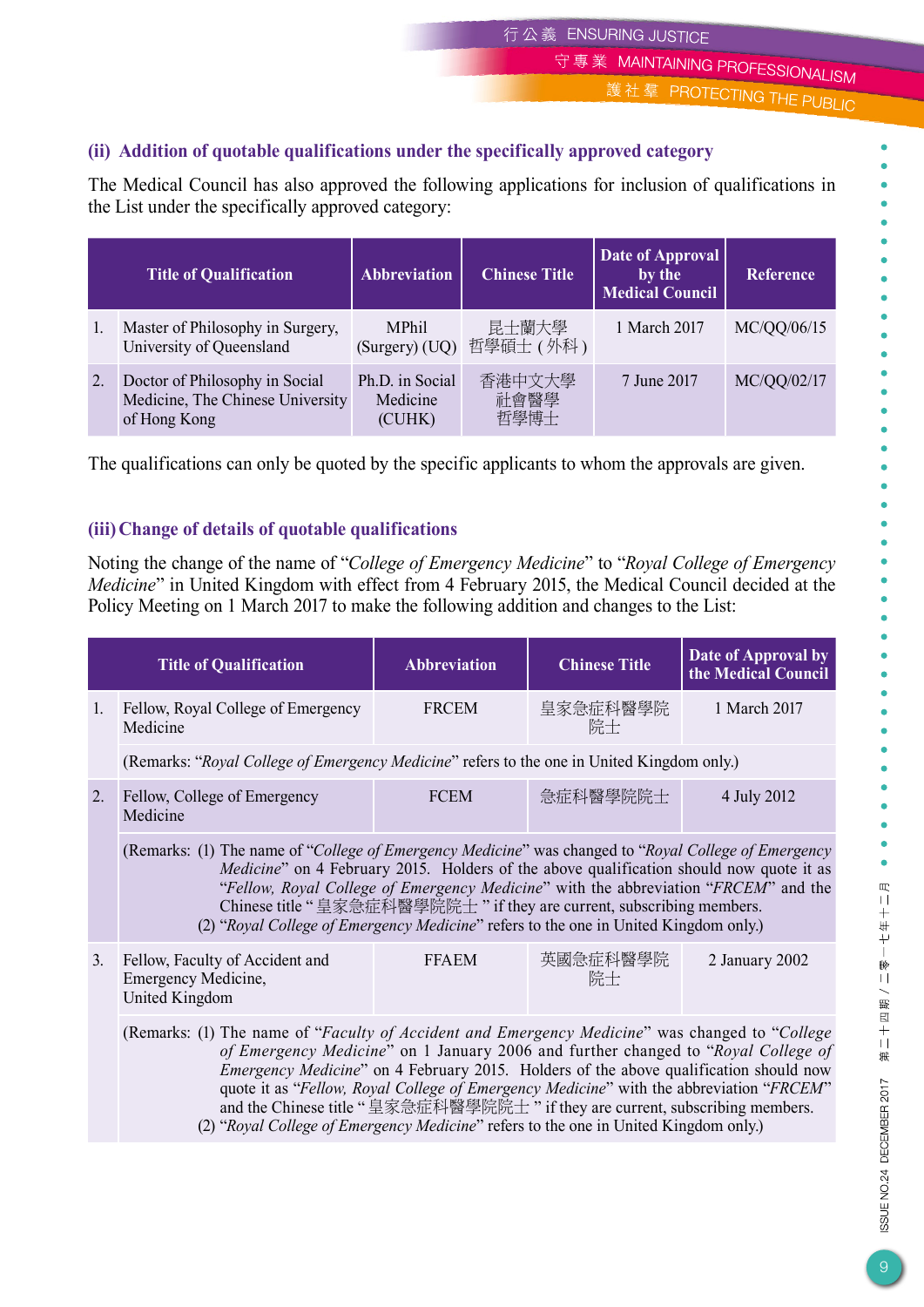The Medical Council decided at the Policy Meeting on 2 August 2017 to change the Chinese translation of the title of the following quotable qualification for maintaining consistency with other relevant qualifications currently in the List:

| <b>Title of Qualification</b>         | <b>Abbreviation</b> | <b>Chinese Title</b> |
|---------------------------------------|---------------------|----------------------|
| Fellow, Royal College of Radiologists | <b>FRCR: FFR</b>    | 皇家放射科醫學院院士           |

(Remarks: (1) Name changed from Faculty of Radiologists on 12 February 1975.

- (2) "*Royal College of Radiologists*" refers to the one in United Kingdom only.
	- (3) The Medical Council decided at the meeting held on 2 August 2017 to change the Chinese translation of the qualification from " 英國皇家放射科學醫學院院士 " to " 皇家放射科醫學院 院士", so as to maintain consistency with other quotable qualifications and to follow the Council's policy decision in 2006 not to add the country name to the Chinese title of the qualification if the country name was not in the original title. There would be a 3-year transitional period during which the use of either the old title or the revised title by a medical practitioner would be acceptable by the Council.)

The Medical Council decided at the Policy Meeting on 4 October 2017 to change the title, abbreviation and/or remarks of the following quotable qualifications based on the advice from the Royal Australian and New Zealand College of Radiologists:

|                | <b>Title of Qualification</b>                                                                                                                                                                                                                                                                                                                                                                                                                                                                           | <b>Abbreviation</b>                    | <b>Chinese Title</b>  |  |  |
|----------------|---------------------------------------------------------------------------------------------------------------------------------------------------------------------------------------------------------------------------------------------------------------------------------------------------------------------------------------------------------------------------------------------------------------------------------------------------------------------------------------------------------|----------------------------------------|-----------------------|--|--|
| $\mathbf{1}$ . | Fellow, Royal Australian and New Zealand College of<br>Radiologists                                                                                                                                                                                                                                                                                                                                                                                                                                     | 澳洲及紐西蘭皇家<br><b>FRANZCR</b><br>放射科醫學院院士 |                       |  |  |
|                | (Remarks: The name "Royal Australasian College of Radiologists" was changed to "Royal Australian and<br>New Zealand College of Radiologists" on 27 October 1998. Holders of the qualification "Fellow,<br>Royal Australasian College of Radiologists" with the abbreviation "FRACR" and the Chinese<br>title "澳洲皇家放射科醫學院榮授院士" should now quote it as "Fellow, Royal Australian and<br>New Zealand College of Radiologists" with the abbreviation "FRANZCR" and the Chinese title<br>"澳洲及紐西蘭皇家放射科醫學院院士") |                                        |                       |  |  |
|                | Diploma, Royal Australasian College of Radiologists                                                                                                                                                                                                                                                                                                                                                                                                                                                     | DR ACR                                 | 澳洲皇家放射科醫學院<br>放射診斷學文憑 |  |  |
|                | (Remarks: "Diploma, Royal Australasian College of Radiologists" has ceased to exist and has been replaced<br>by "Fellow, Royal Australian and New Zealand College of Radiologists" since 27 October 1998.)                                                                                                                                                                                                                                                                                              |                                        |                       |  |  |
| 3.             | Member, Royal Australasian College of Radiologists                                                                                                                                                                                                                                                                                                                                                                                                                                                      | <b>MRACR</b>                           | 澳洲皇家放射科醫學院<br>院十      |  |  |

(Remarks: "*Member, Royal Australasian College of Radiologists*" has ceased to exist and has been replaced by "*Fellow, Royal Australian and New Zealand College of Radiologists*" since 27 October 1998.)

#### **Application for quoting research master and doctoral degrees**

Doctors are advised that individual approval is required for quoting the specifically approved qualifications (i.e. research master and doctoral degrees other than "*Master of Surgery*" and "*Doctor of Medicine*") included in the List. Applications for quoting the specifically approved qualifications should be made to the Education and Accreditation Committee of the Medical Council.

 $\bullet$  $\bullet$ 

 $\bullet$  $\bullet$ 

 $\bullet$  $\bullet$  $\bullet$  $\bullet$  $\bullet$  $\bullet$  $\bullet$  $\bullet$  $\bullet$  $\bullet$  $\bullet$  $\bullet$  $\bullet$  $\bullet$  $\bullet$  $\bullet$  $\bullet$  $\bullet$  $\bullet$  $\bullet$  $\bullet$  $\bullet$  $\bullet$  $\bullet$  $\bullet$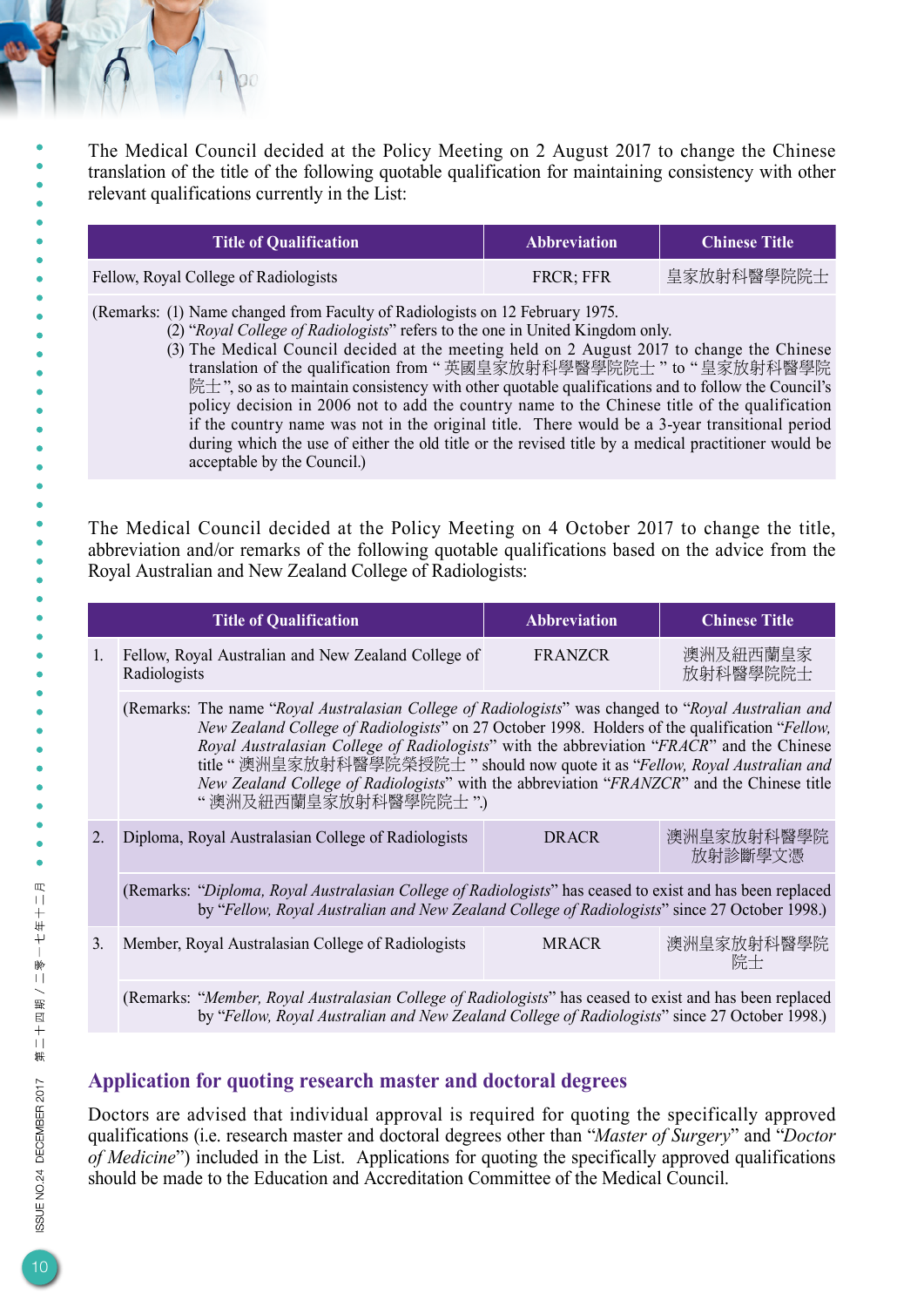守專業 MAINTAINING PROFESSIONALISM

社羣 PROTECTING THE PUBLIC

ö

## **Statistics on Complaints / Inquiries Handled by the Medical Council in 2016**

## **Table 1 - Complaints received by the Medical Council**

|     |                                                                                                                                                                                | 2012                         | 2013                     | 2014              | 2015              | 2016              |
|-----|--------------------------------------------------------------------------------------------------------------------------------------------------------------------------------|------------------------------|--------------------------|-------------------|-------------------|-------------------|
|     | <b>Number of Complaints Received</b>                                                                                                                                           | 480                          | 452                      | 624               | 493               | $628^{#}$         |
|     | (A) Allegations by Category                                                                                                                                                    |                              |                          |                   |                   |                   |
| 1.  | Conviction in Court<br>(a) Failure to keep proper record of dangerous drugs<br>(b) Others                                                                                      | 63<br>(2)<br>(61)            | 40<br>(5)<br>(35)        | 58<br>(4)<br>(54) | 31<br>(3)<br>(28) | 53<br>(3)<br>(50) |
| 2.  | Disregard of professional responsibility to patients                                                                                                                           | 318                          | 311                      | 285               | 289               | 330*              |
| 3.  | Issuing misleading/false medical certificates                                                                                                                                  | 20                           | 41                       | 28                | 24                | 24                |
| 4.  | Practice promotion                                                                                                                                                             | 8                            | 12                       | 6                 | 10                | $\overline{7}$    |
| 5.  | Misleading, unapproved description $\&$ announcement                                                                                                                           | 8                            | 8                        | 12                | 9                 | $150^{\#}$        |
| 6.  | Improper/indecent behaviour to patients                                                                                                                                        | 10                           | $\overline{7}$           | 6                 | 5                 | 8                 |
| 7.  | Abuse of professional position to further improper association<br>with patients                                                                                                |                              | $\overline{2}$           | $\overline{2}$    | $\overline{2}$    | $\overline{2}$    |
| 8.  | Fitness to practise                                                                                                                                                            | $\overline{2}$               | ٠                        | $\overline{2}$    |                   | $\overline{3}$    |
| 9.  | Abuse of professional confidence                                                                                                                                               | 1                            |                          |                   |                   |                   |
| 10. | Depreciation of other medical practitioners                                                                                                                                    | 1                            | 3                        | $\mathbf{1}$      | 1                 | $\overline{2}$    |
| 11. | Improper delegation of medical duties to unregistered persons                                                                                                                  | $\mathbf{1}$                 | -                        |                   |                   |                   |
| 12. | Sharing fee and improper financial transaction                                                                                                                                 | 5                            | ٠                        |                   |                   | ۰                 |
| 13. | Other minor issues unrelated to professional responsibility                                                                                                                    | 43                           | 28                       | 224               | 122               | 49                |
|     | (B) Progress of Complaints as at 31 December 2016                                                                                                                              |                              |                          |                   |                   |                   |
| 1.  | Dismissed by the Chairman and the Deputy Chairman of the<br>Preliminary Investigation Committee ("PIC") in consultation<br>with Lay Member as being frivolous or groundless    | 322                          | 296                      | 436               | 285               | 23                |
| 2.  | Could not be pursued further because the complainants failed<br>to provide further information or statutory declaration or the<br>complaints were anonymous or withdrawn, etc. | 18                           | 27                       | 20                | 19                | 5                 |
| 3.  | Under consideration by the Chairman and the Deputy Chairman<br>of the PIC in consultation with Lay Member                                                                      |                              | 14                       | 34                | 98                | 390               |
| 4.  | Held in abeyance                                                                                                                                                               | 1                            | 4                        |                   |                   |                   |
| 5.  | Being considered at the PIC meetings                                                                                                                                           | 6                            | 24                       | 42                | 64                | 208               |
| 6.  | Dismissed by the PIC                                                                                                                                                           |                              | 31                       | 23                | 8                 |                   |
| 7.  | Referred to the Medical Council for no inquiry                                                                                                                                 | 46                           | 23                       | 36                | 11                | 2                 |
| 8.  | Referred to the Medical Council for disciplinary inquiry                                                                                                                       |                              | 30                       | 26                | 5                 |                   |
| 9.  | Referred to the Medical Council for restoration inquiry                                                                                                                        | $\mathbf{l}$                 | 2                        | 5                 | 1                 |                   |
| 10. | Referred to the Medical Council for pre-registration inquiry                                                                                                                   | $\qquad \qquad \blacksquare$ | $\overline{\phantom{a}}$ |                   | $\mathbf{1}$      |                   |
| 11. | Referred to the Health Committee for hearing                                                                                                                                   | $\sqrt{2}$                   | $\mathbf{1}$             | $\overline{2}$    | 1                 |                   |

#### **Remarks:**

- \* The breakdown of cases on "Disregard of professional responsibility to patients" in 2016 is as follows:
	- (a) Conducting unnecessary or inappropriate treatment/surgery 127 cases
	- (b) Failure/unsatisfactory result of treatment/surgery, failure to properly/timely diagnose illness and disagreement with doctor's medical opinion – 79 cases
	- (c) Inappropriate prescription of drugs 71 cases
	- (d) Failure to give proper medical advice/explanation 7 cases (e) Doctor's unprofessional attitude/Doctor-patient communication – 7 cases
	- (f) Fees and others 39 cases
- # There was a sharp increase in the number of complaints received in 2016 because of an influx of complaints (136 cases in total) in August/September 2016 on the same incident against a registered medical practitioner.

ISSUE NO.24 DECEMBER 2017

 $\bullet$ 

第二十四期/二零一七年十二月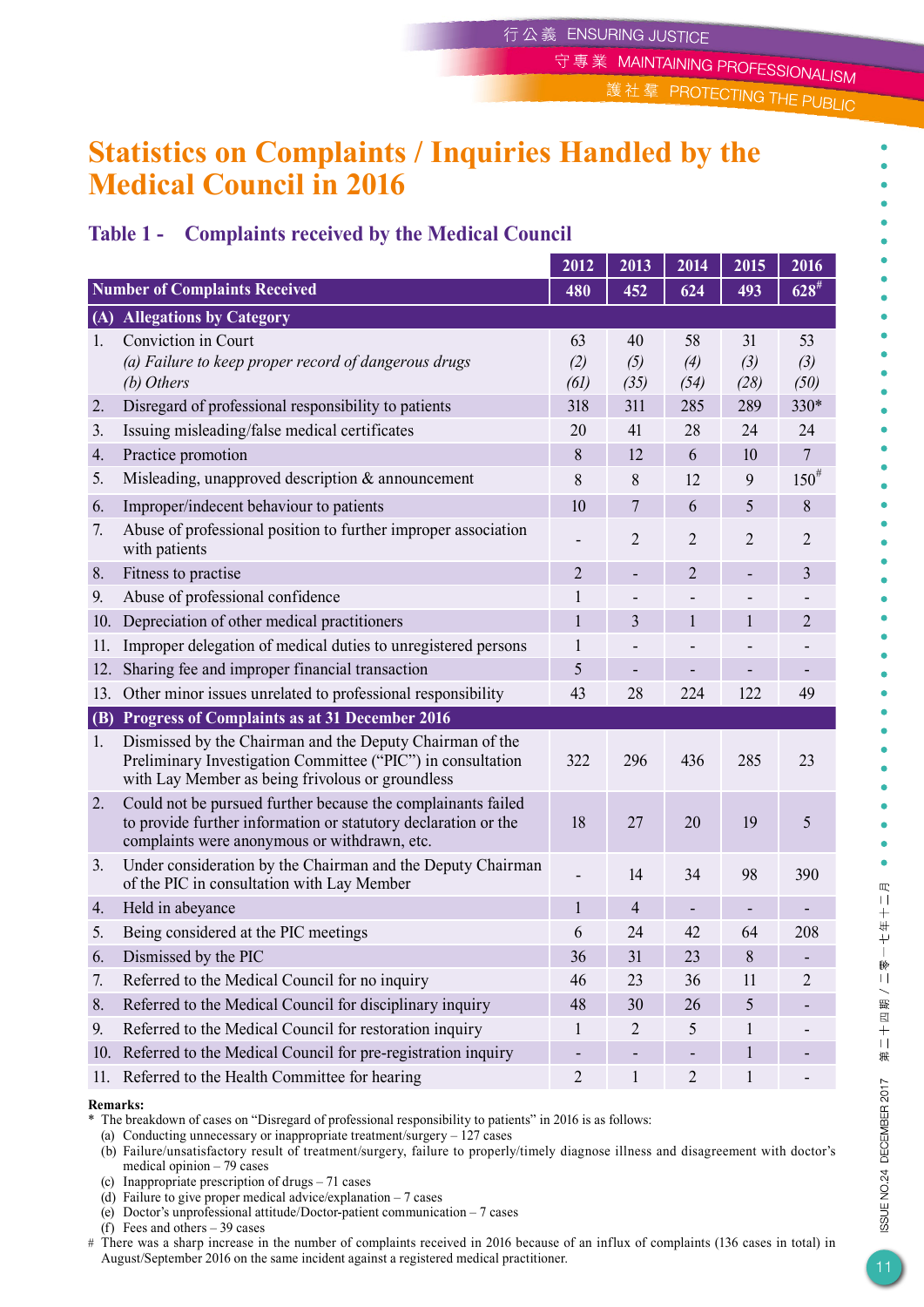## **Table 2 - Breakdown on the complaints received in 2016 which were dismissed by the Chairman and the Deputy Chairman of the Preliminary Investigation Committee of the Medical Council as being frivolous or groundless**

#### **Nature of Complaints No. of Cases** 1. Fees dispute 4 2. Improper/indecent behaviour to patients 3 3. Disagreement with doctor's medical opinion 2 4. Undesirable reactions to drugs prescribed 2 5. Unsatisfactory results of treatment/surgery 2 6. Conducting unnecessary or inappropriate treatment/surgery 1 7. Sick leave and related matters 1 8. Doctor's attitude/Doctor-patient communication 1 9. Other issues unrelated to professional misconduct 7  **Total : 23**

## **Table 3 - Work of the Preliminary Investigation Committee ("PIC") of the Medical Council**

| <b>Nature</b>                                                                                     | 2012 | 2013 | 2014 | 2015 | 2016      |
|---------------------------------------------------------------------------------------------------|------|------|------|------|-----------|
| 1. Total number of cases referred to the PIC meetings                                             | 95   | 89   | 95   | 129  | $154*$    |
| 2. Total number of cases referred to the Medical Council for<br>no inquiry after the PIC meetings | 48   | 26   | 20   | 35   | $38^{\#}$ |
| 3. Total number of cases referred to the Medical Council for<br>inquiries after the PIC meetings  | 21   | 32   | 48   | 57   | $57^{\#}$ |
| 4. Total number of cases referred to the Health Committee for<br>hearing after the PIC meetings   |      |      |      |      |           |

#### **Remarks:**

 $\bullet$  $\bullet$ 

 $\bullet$  $\bullet$  $\bullet$ ö  $\bullet$  $\bullet$  $\bullet$  $\bullet$  $\bullet$  $\bullet$ ó ä

ŏ  $\bullet$  $\bullet$  $\bullet$  $\bullet$  $\bullet$  $\bullet$  $\ddot{\bullet}$ 

第二十四期/二零一七年十二月

\* This figure included those cases received before 2016. They were considered by the PIC in 2016 under the following categories:

|                                                             |               | <b>No. of Cases</b> |
|-------------------------------------------------------------|---------------|---------------------|
| Disregard of professional responsibility to patients<br>(a) |               | 72                  |
| • failure/unsatisfactory results of treatment/surgery       | 24            |                     |
| inappropriate prescription of drugs                         | 17            |                     |
| • failure to properly/timely diagnose illness               | 17            |                     |
| conducting unnecessary or inappropriate treatment/surgery   | 9             |                     |
| • failure to give proper medical advice/explanation         |               |                     |
| • fees and others                                           |               |                     |
| (b) Conviction in court                                     |               | 46                  |
| Improper/indecent behaviour to patients<br>(c)              |               |                     |
| (d)<br>Issuing misleading/false medical certificates        |               | b                   |
| Misleading, unapproved description and announcement<br>(e)  |               |                     |
| (f)<br>Practice promotion                                   |               |                     |
| (g) Found guilty by overseas professional regulatory bodies |               |                     |
| (h) Medical records                                         |               |                     |
| (i)<br>Improper association with patients                   |               |                     |
| (j) Handling of patient's personal data                     |               |                     |
| (k) Miscellaneous                                           |               | 5                   |
|                                                             | <b>Total:</b> | 154                 |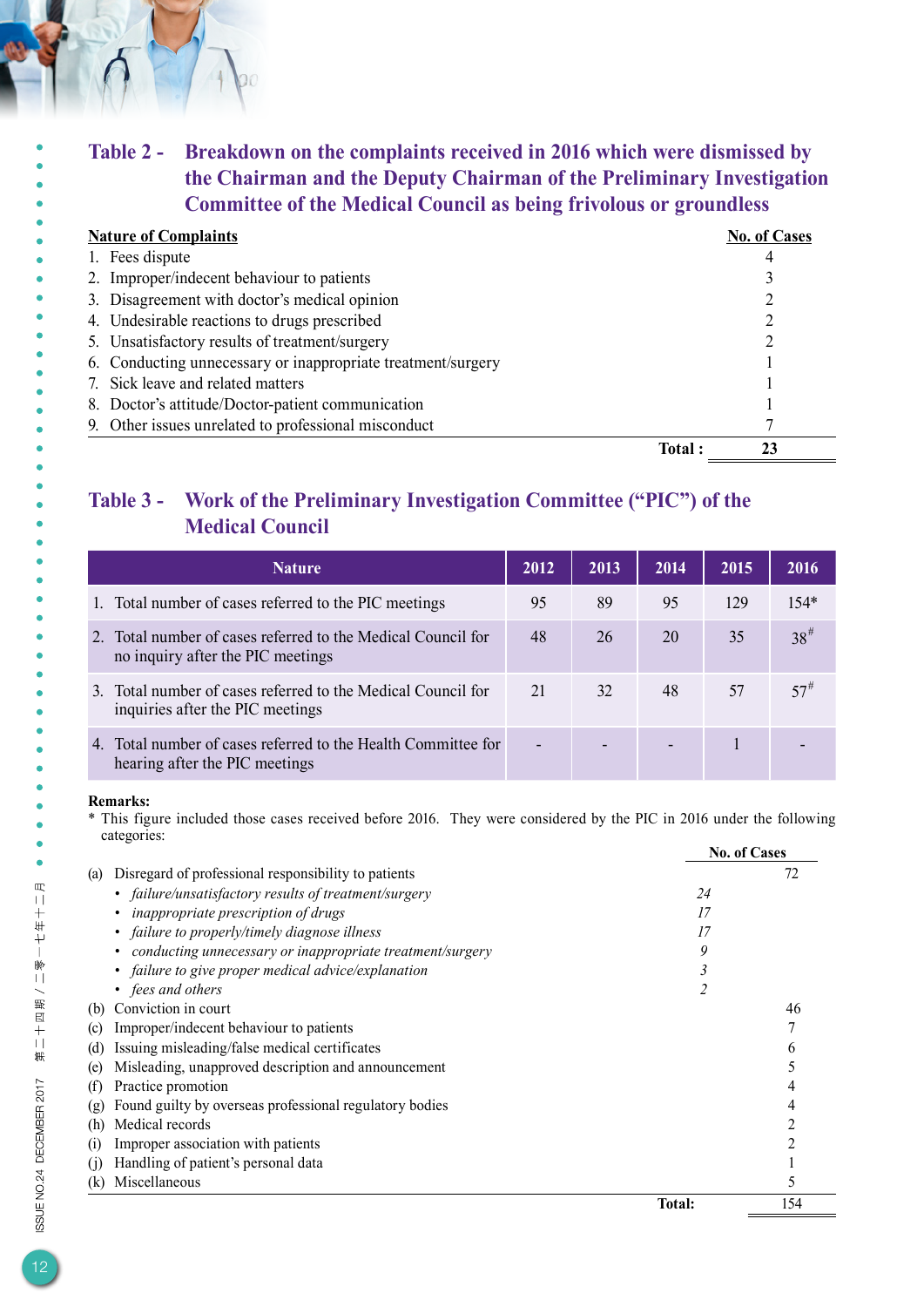守專業 MAINTAINING PROFESSIONALISM

護社羣 PROTECTING THE PUBLIC

# The cases referred by the PIC to the Medical Council in 2016 are classified as follows:

|                                                                                             |                | <b>No. of Cases</b> |
|---------------------------------------------------------------------------------------------|----------------|---------------------|
| (A) Recommended for no inquiry                                                              |                |                     |
| Conviction in court                                                                         |                | 38                  |
| • careless driving                                                                          | 34             |                     |
| failing to take all necessary precautions to prevent danger to public health or safety      |                |                     |
| failing to comply with a prescribed traffic sign within the Tsing Ma Control Area           |                |                     |
| using vehicle without insurance                                                             |                |                     |
| • riding as passenger in rear seat of public light bus not securely fastened with seat belt |                |                     |
| (B) Recommended for inquiry                                                                 |                |                     |
| Conviction in court<br>(a)                                                                  |                | 8                   |
| • failure to keep a proper record for dangerous drugs                                       | 6              |                     |
| • driving a motor vehicle with alcohol concentration in breath above the prescribed limit   | $\overline{c}$ |                     |
| (b) Disregard of professional responsibility to patients                                    |                | 34                  |
| • inappropriate prescription of drugs                                                       | 15             |                     |
| • failure/unsatisfactory results of treatment/surgery                                       | 10             |                     |
| failure to properly/timely diagnose illness                                                 | 5              |                     |
| conducting unnecessary or inappropriate treatment/surgery                                   | $\overline{c}$ |                     |
| • failure to give proper advice/explanation                                                 | $\overline{2}$ |                     |
| Practice promotion/Misleading, unapproved description & announcement<br>(c)                 |                | 5                   |
| Improper/indecent behaviour to patients<br>(d)                                              |                |                     |
| Issuing misleading/false medical certificates<br>(e)                                        |                |                     |
| Medical records<br>(f)                                                                      |                |                     |
| Miscellaneous<br>(g)                                                                        |                | 3                   |
| (C) Recommended for restoration inquiry                                                     |                |                     |
| Found guilty by overseas professional regulatory bodies                                     |                | 3                   |
| (D) Recommended for pre-registration inquiry                                                |                |                     |
| Found guilty by overseas professional regulatory bodies                                     |                |                     |
|                                                                                             | <b>Total:</b>  | 95                  |
|                                                                                             |                |                     |

### **Table 4 - Work statistics of the Preliminary Investigation Committee ("PIC") of the Medical Council in 2016**

|                                                         |                  | Quarter          |                  |                  |                     |  |
|---------------------------------------------------------|------------------|------------------|------------------|------------------|---------------------|--|
|                                                         | Jan-Mar          | Apr-Jun          | Jul-Sept         | Oct-Dec          | <b>Total</b>        |  |
| No. of PIC Meetings                                     | 3                | 3                | 3                | 3                | 12                  |  |
| No. of cases considered                                 | 33               | 36               | 40               | 45               | 154                 |  |
| No. of cases dismissed $(\% )$                          | $(21.2\%)$       | 6<br>$(16.7\%)$  | 21<br>$(52.5\%)$ | 24<br>$(53.3\%)$ | 58<br>(37.7%)       |  |
| No. of cases referred to the Medical<br>Council $(\% )$ | 25<br>$(75.8\%)$ | 30<br>$(83.3\%)$ | 19<br>$(47.5\%)$ | 21<br>$(46.7\%)$ | $95*$<br>$(61.7\%)$ |  |
| No. of cases held in abeyance $(\% )$                   | $(3.0\%)$        | $(0\%)$          | $(0\%)$          | $(0\%)$          | $(0.6\%)$           |  |

\* Of them, 38 cases were of minor offences and the Medical Council accepted the PIC's recommendation that no inquiry was to be held (Please see details at Table 3).

 $\bullet$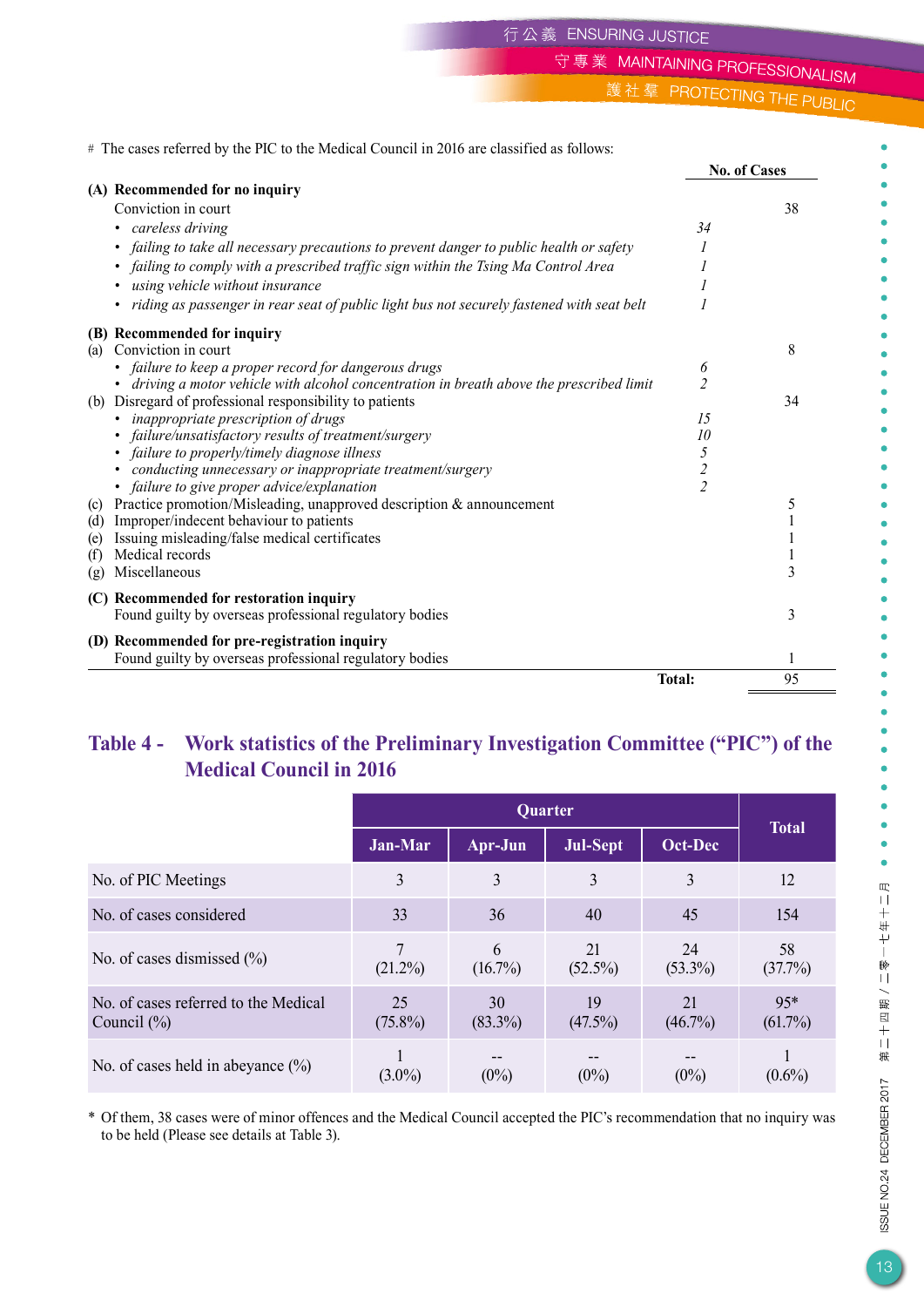## **Table 5 - Disciplinary inquiries conducted by the Medical Council in 2016**

| <b>Nature</b>                                                                                                                                | <b>No. of Cases</b><br><b>Involved</b>                       | <b>Decision of the Council</b>                                                                                                                                                                              |
|----------------------------------------------------------------------------------------------------------------------------------------------|--------------------------------------------------------------|-------------------------------------------------------------------------------------------------------------------------------------------------------------------------------------------------------------|
| (A) Conviction in court                                                                                                                      |                                                              |                                                                                                                                                                                                             |
| (a) Forgery and fraud                                                                                                                        | (1)                                                          | Removed for 6 months                                                                                                                                                                                        |
| (b) Failure to keep a register<br>of dangerous drugs in the<br>specified form                                                                | (3)                                                          | Removed for 2 months (suspended for 12 months)<br>Removed for 2 months (suspended for 12 months)<br>Removed for 2 months                                                                                    |
| (c) Selling a drug not of the<br>quality demanded by the<br>purchaser and selling a drug<br>with a label which falsely<br>describes the drug | $\left( l\right)$<br>(for 2 consolidated<br>complaint cases) | Removed for 2 months (suspended for 12 months)                                                                                                                                                              |
| Sub-total                                                                                                                                    | 5                                                            |                                                                                                                                                                                                             |
| (B) Disregard of professional<br>responsibility to patients                                                                                  | $\left( l\right)$                                            | 1 <sup>st</sup> defendant : Not guilty<br>$2nd$ defendant : Reprimand                                                                                                                                       |
|                                                                                                                                              | (1)                                                          | Warning letter (not gazetted)                                                                                                                                                                               |
|                                                                                                                                              | (1)                                                          | Warning letter (gazetted)                                                                                                                                                                                   |
|                                                                                                                                              | $\left( l\right)$                                            | Warning letter (not gazetted)                                                                                                                                                                               |
|                                                                                                                                              | (1)                                                          | Warning letter (not gazetted)                                                                                                                                                                               |
|                                                                                                                                              | (1)                                                          | Warning letter (not gazetted)                                                                                                                                                                               |
|                                                                                                                                              | $\left( l\right)$                                            | Removed for 1 month (suspended for 6 months)                                                                                                                                                                |
|                                                                                                                                              | (1)                                                          | Warning letter (gazetted)                                                                                                                                                                                   |
|                                                                                                                                              | $\left( l\right)$                                            | Removed for 2 months                                                                                                                                                                                        |
|                                                                                                                                              | (1)                                                          | Warning letter (gazetted)                                                                                                                                                                                   |
|                                                                                                                                              | (1)                                                          | Removed for 3 months                                                                                                                                                                                        |
|                                                                                                                                              | (3)                                                          | Not guilty                                                                                                                                                                                                  |
|                                                                                                                                              | (4)                                                          | To be continued                                                                                                                                                                                             |
| Sub-total                                                                                                                                    | 18                                                           |                                                                                                                                                                                                             |
| (C) Practice promotion / Quotable<br>qualification                                                                                           | $\left( l\right)$                                            | 2 charges : Warning letter (gazetted)<br>1 charge : Removed for 1 month<br>(suspended for 12 months)                                                                                                        |
|                                                                                                                                              | $\left( l\right)$                                            | : Removed for 2 months<br>1 charge<br>1 charge : Removed for 1 month<br>1 charge : Removed for 2 months<br>1 charge : Removed for 1 month<br>(removal orders run concurrently)<br>(suspended for 12 months) |
|                                                                                                                                              | $\left( l\right)$                                            | Removed for 1 month (suspended for 12 months)                                                                                                                                                               |
| Sub-total                                                                                                                                    | $\mathbf{3}$                                                 |                                                                                                                                                                                                             |
| <b>Total</b>                                                                                                                                 | 26                                                           |                                                                                                                                                                                                             |

[Summary : 19 cases : guilty

3 cases : not guilty

4 cases : to be continued

No. of inquiry days : 37 days

All cases were referred to the Medical Council for inquiry by the PIC meetings held in/before 2016.]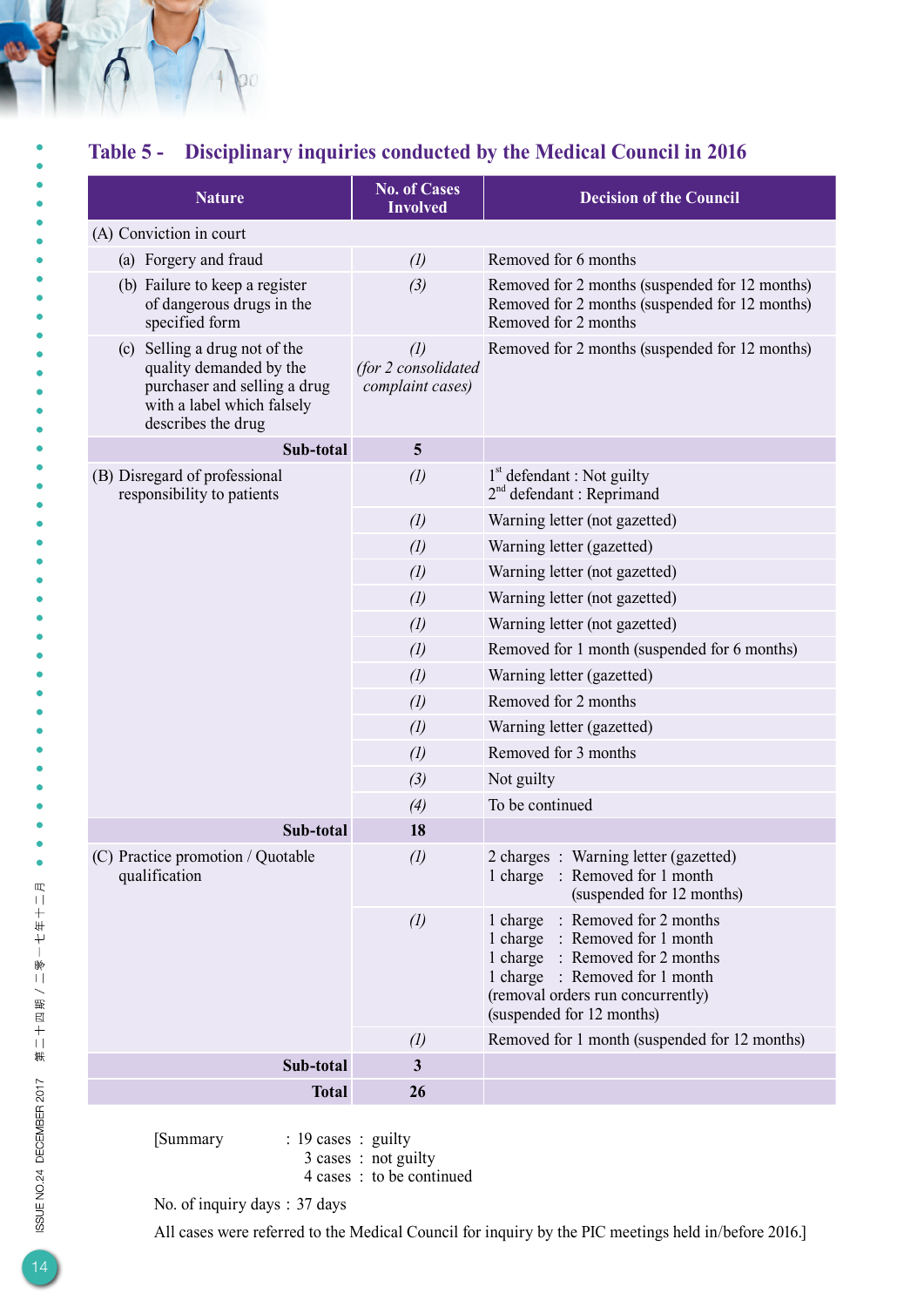守專業 MAINTAINING PROFESSIONALISM

護社羣 PROTECTING THE PUBLIC

## **Table 6 - Figures on appeal cases**

No. of appeals lodged during the year No. of appeal cases carried forward from previous years **Total no. of appeal cases in progress in the year: 7 7 7 5 0 No. of appeal cases concluded in 2016: 0**

|                                                         |              | 2012 2013 2014 2015 2016 |     |  |  |
|---------------------------------------------------------|--------------|--------------------------|-----|--|--|
| No. of appeals lodged during the year                   |              |                          | 4 2 |  |  |
| No. of appeal cases carried forward from previous years | $\mathsf{h}$ | $\sim$ $\sim$            |     |  |  |
| Total no. of appeal cases in progress in the year:      |              |                          |     |  |  |
|                                                         |              |                          |     |  |  |

## **Result of the 2016 Election of the Medical Council**

The Medical Council held its 21<sup>st</sup> election of Medical Council Members on 14 December 2016 to fill two vacancies. Dr CHOI Kin, Gabriel and Dr HO Pak Leung JP were re-elected by obtaining 1,897 and 1,587 votes respectively. Their term of office as Members of the Medical Council commenced from 24 January 2017 for a period of three years.

## **Reminders**

### **Reporting of offence punishable with imprisonment**

A doctor convicted of any offence punishable with imprisonment is liable to disciplinary proceedings of the Medical Council, regardless of whether he/she is sentenced to imprisonment. Some offences, though appear to be trivial, e.g. careless driving, riding/driving on a footpath, failing to comply with a prescribed traffic sign within the Tsing Ma Control Area, failing to comply with Buildings Ordinance order, failing to wear seat belt, failing to display valid vehicle licence, allowing object to fall from height, etc. are in fact offences punishable with imprisonment.

Members of the profession are reminded that upon conviction of an offence punishable with imprisonment, they should report to the Medical Council within 28 days as required under section 29 of the Code of Professional Conduct as follows:

*"A doctor who has been convicted in or outside Hong Kong of an offence punishable with imprisonment or has been the subject of adverse findings in disciplinary proceedings by other professional regulatory bodies is required to report the matter to the Council within 28 days from the conviction or the adverse disciplinary finding, even if the matter is under appeal. Failure to report within the specified time will in itself be ground for disciplinary action. In case of doubt the matter should be reported."*

In reporting conviction cases to the Medical Council, the doctor should provide all relevant document(s) such as certificate of trial as far as possible. Provision of sufficient information saves time in making clarification with the doctor and liaising with the adjudicating court for retrieval of the related court document(s), materials of which facilitate the deliberation of the Medical Council in deciding whether a disciplinary inquiry on the conviction by the doctor should be held in the first instance.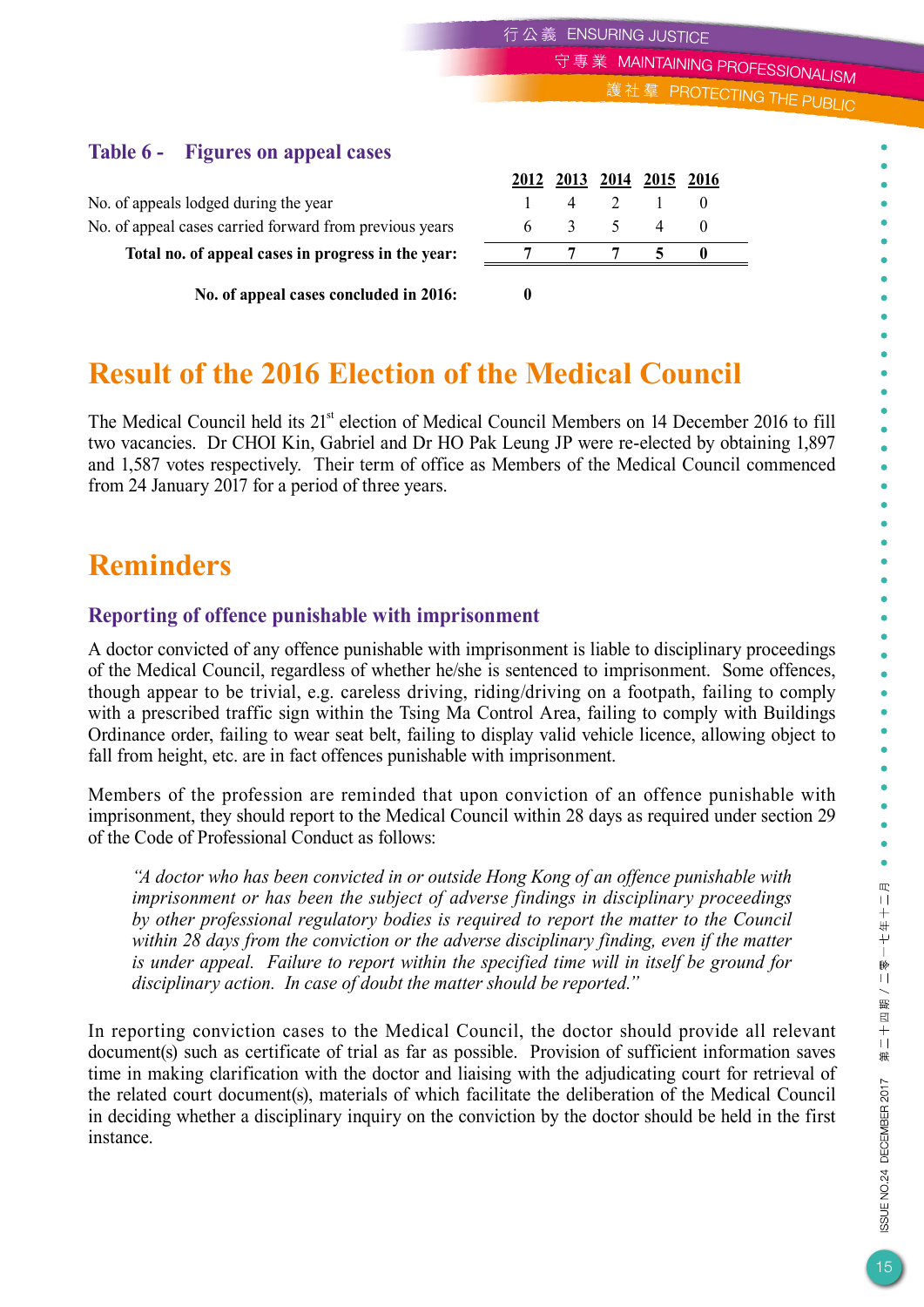### **Timely renewal of practising/retention certificate**

A notification letter was issued to individual doctors on 29 September 2017 inviting them to apply for renewal of the annual practising/retention certificates. The Medical Council would like to remind doctors to make timely application for renewal of the certificates, and draw doctors' attention to the following:

- (a) According to section 20A of the Medical Registration Ordinance ("the Ordinance"), a doctor who has not renewed the practising certificate by 31 December cannot lawfully practise medicine from 1 January of the following year onwards, until and unless he/she has obtained a valid practising certificate.
- (b) Section 19(1)(b) of the Ordinance provides that the Medical Council may order the removal from the General Register of the name of any person who has not, before 30 June of a year, obtained his/her practising/retention certificate for that year. If a doctor's name is removed from the General Register, he/she will cease to be a registered doctor and cannot continue to practise. It is a criminal offence under section 28(2) of the Ordinance for a person whose name is not on the General Register to practise medicine or surgery.

### **Change of registered address**

Under the Ordinance, any registered medical practitioner is required to provide the Registrar of Medical Practitioners with an address at which notices from the Medical Council may be served on him/her. For this purpose, please notify the Registrar of Medical Practitioners either in writing or by completing a form, which is available from the Medical Council's website and can be obtained from the Central Registration Office at the following address, as soon as there is any change in your registered address:

17/F, Wu Chung House, 213 Queen's Road East, Wanchai, Hong Kong Tel. No.: 2961 8648 / 2961 8655 Fax No.: 2891 7946 / 2573 1000

The address provided will be used for the purposes associated with registration under the Ordinance. The registered addresses as well as the names, qualifications and dates of qualifications of all persons whose names appear on the General Register are required to be published annually in the Gazette.

Although the registered address may be a practising address, a residential address or a Post Office Box number, the Medical Council advises that the practising address be provided as the registered address. The practising address will be of more meaningful reference for the public in ascertaining who is entitled to practise medicine in Hong Kong, and will also afford privacy to the practitioner's residential address.

While publication of the registered medical practitioner's registered address in the Gazette is a mandatory requirement under the Ordinance, the Medical Council has decided that a registered medical practitioner may choose whether to have his/her registered address published on the Council's website. Any subsequent change in your choice must be notified in writing to the Registrar of Medical Practitioners. Given the size of the updating exercise which involves over 14,000 entries, the list of registered medical practitioners on the website will be updated on a monthly basis. Any request for changing the publication of registered address and/or any other information in individual entries on the Medical Council's website will be processed only during the updating exercises.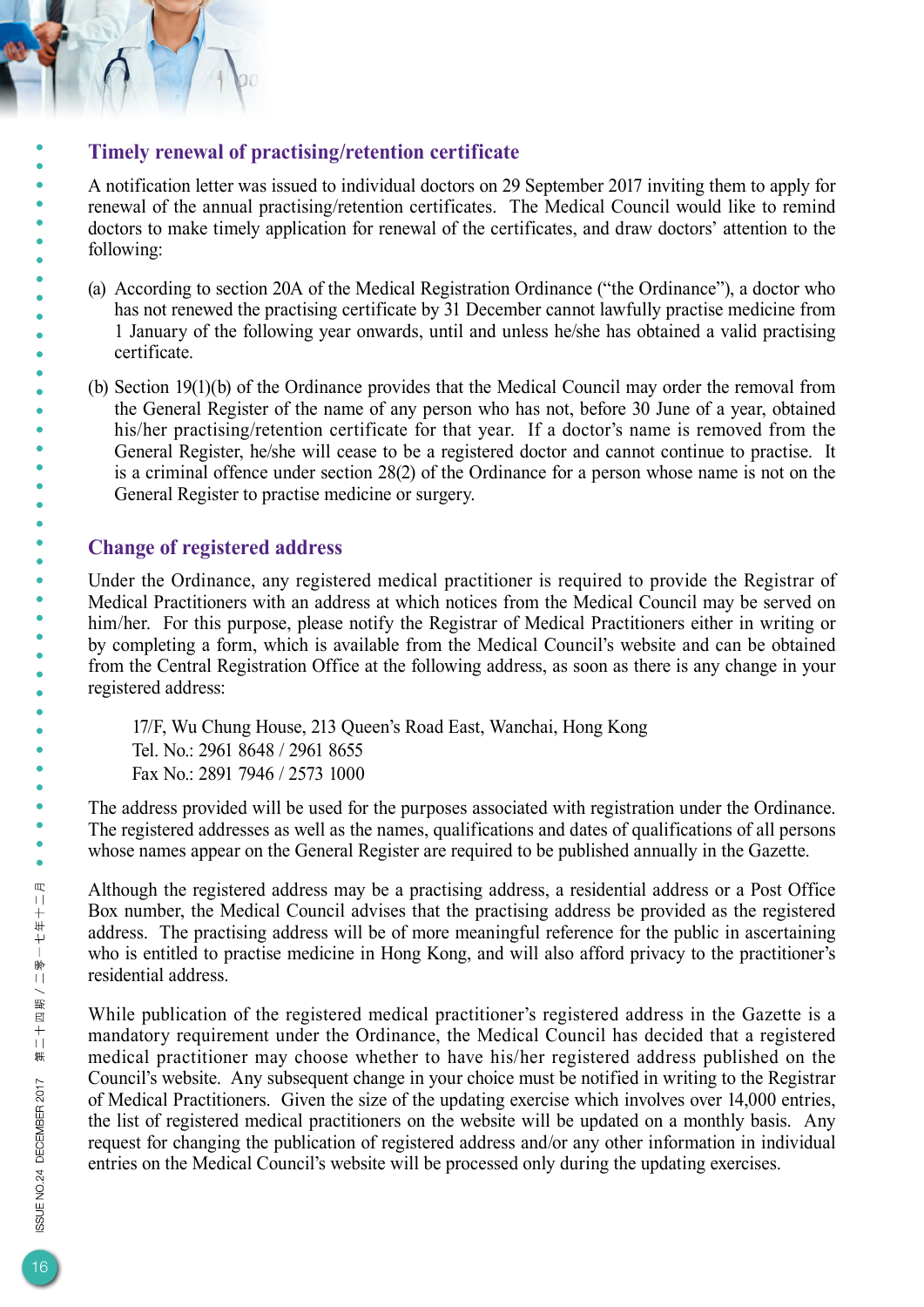守專業 MAINTAINING PROFESSIONALISM

護社羣 PROTECTING THE PUBLIC

# **Membership Lists**

## **The Medical Council of Hong Kong**

Prof. LAU Wan-yee, Joseph SBS (Chairman) ( 劉允怡教授 )

Dr CHAN Hon-yee, Constance JP ( 陳漢儀醫生 )

Dr Hon Pierre CHAN ( 陳沛然議員 )

Miss CHAU Man-ki, Mabel MH ( 周敏姬女士 )

Dr CHENG Chi-man ( 鄭志文醫生 )

Dr CHEUNG Hon-ming ( 張漢明醫生 )

Dr CHEUNG Tak-hong JP ( 張德康醫生 )

Dr CHOI Kin, Gabriel ( 蔡堅醫生 )

Dr CHOW Pak-chin BBS JP ( 周伯展醫生 )

Ms CHOY Hok-man, Constance ( 蔡學雯女士 )

Prof. FOK Tai-fai SBS JP ( 霍泰輝教授 )

Dr HO Chung-ping MH JP ( 何仲平醫生 )

Dr HO Hung-kwong, Duncan ( 何鴻光醫生 )

Dr HO Pak-leung JP ( 何栢良醫生 )

Dr HUNG Se-fong BBS ( 熊思方醫生 )

Dr IP Wing-yuk ( 葉永玉醫生 )

Dr LAI Kit-lim, Cindy JP ( 黎潔廉醫生 )

Dr LAM Tzit-yuen, David ( 林哲玄醫生 )

Dr LAU Chor-chiu GMSM MH JP ( 劉楚釗醫生 )

Ms LAU Wai-yee, Monita ( 劉慧兒女士 )

Dr LEUNG Chi-chiu ( 梁子超醫生 )

Dr LI Tak-lai, Theresa ( 李德麗醫生 )

Prof. Felice LIEH-MAK GBS CBE JP ( 麥列菲菲教授 )

Dr LO Chi-yuen, Albert ( 盧志遠醫生 )

Prof. TANG Wai-king, Grace SBS JP ( 鄧惠瓊教授 )

Dr TSE Hung-hing JP ( 謝鴻興醫生 )

Dr WONG Yee-him, John ( 黃以謙醫生 )

Mr YU Kwok-kuen, Harry ( 余國權先生 )

Secretary : Ms Lisa LAI ( 賴玉雲女士 )

Legal Adviser : Mr Edward SHUM ( 岑炳生先生 )

第二十四期/二零一七年十二月 ISSUE NO.24 DECEMBER 2017

 $\bullet$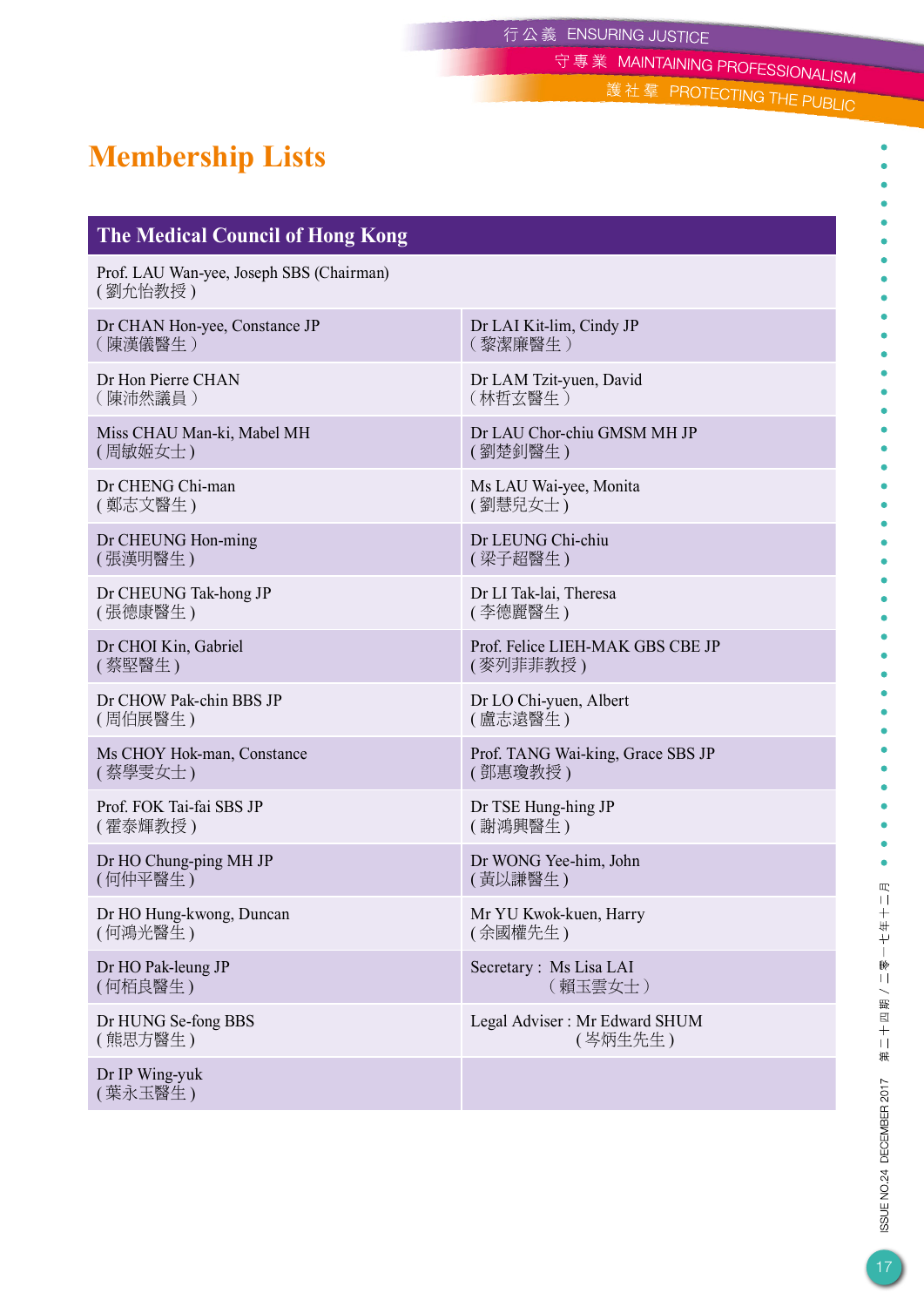| <b>Education &amp; Accreditation Committee</b>          |                                          |  |  |  |
|---------------------------------------------------------|------------------------------------------|--|--|--|
| Prof. TANG Wai-king, Grace SBS JP (Chairman)<br>(鄧惠瓊教授) |                                          |  |  |  |
| Dr CHAN Man-chung JP<br>(陳文仲醫生)                         | Dr LI Kai-ming<br>(李啟明醫生)                |  |  |  |
| Prof. CHAN Anthony Tak-cheung<br>(陳德章教授)                | Dr LI Tak-lai, Theresa<br>(李德麗醫生)        |  |  |  |
| Prof. CHEUNG Yiu-fai<br>(張耀輝教授)                         | Dr LUK Hung-to, Danny<br>(陸洪滔醫生)         |  |  |  |
| Dr HO Chung-ping MH JP<br>(何仲平醫生)                       | Prof. WING Yun-kwok<br>(榮潤國教授)           |  |  |  |
| Dr IP Wing-yuk<br>(葉永玉醫生)                               | Dr Cissy YU MH<br>(余詩思醫生)                |  |  |  |
| Dr LAM Tzit-yuen, David<br>(林哲玄醫生)                      | Secretary: Ms Fionne TSE<br>(謝淑儀女士)      |  |  |  |
| Prof. LAW Ying-kit, Simon<br>(羅英傑教授)                    | Legal Adviser: Mr Edward SHUM<br>(岑炳生先生) |  |  |  |
| Prof. LEUNG Ka-kit, Gilberto<br>(梁嘉傑教授)                 |                                          |  |  |  |

### **Ethics Committee**

Dr TSE Hung-hing JP (Chairman) ( 謝鴻興醫生 )

Dr CHAN Chok-wan BBS ( 陳作耘醫生 )

Dr Hon Pierre CHAN ( 陳沛然議員 )

Ms CHOY Hok-man, Constance ( 蔡學雯女士 )

Dr David FANG SBS JP ( 方津生醫生 )

Dr HO Pak-leung JP ( 何栢良醫生 )

Dr HUNG Se-fong BBS ( 熊思方醫生 )

Dr LAI Cham-fai ( 黎湛暉醫生 )

Dr LEUNG Chi-chiu ( 梁子超醫生 )

Prof. LEUNG Ping-chung SBS OBE JP ( 梁秉中教授 )

Mrs LING LEE Ching-man, Eleanor SBS OBE JP ( 林李靜文女士 )

Prof. TAO LAI Po-wah, Julia ( 陶黎寶華教授 )

Secretary : Ms Fionne TSE ( 謝淑儀女士 )

Legal Adviser : Mr Edward SHUM ( 岑炳生先生 )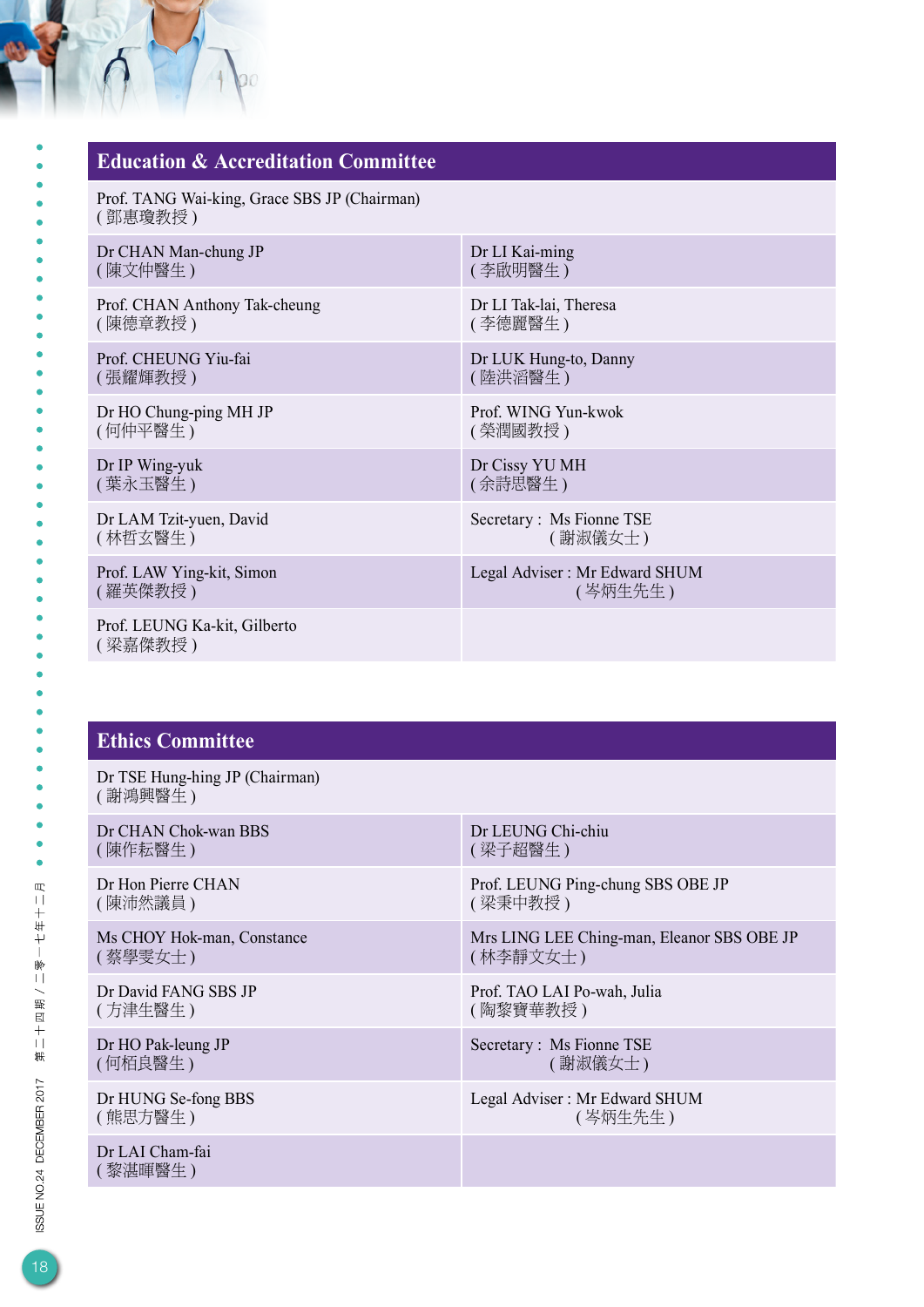守專業 MAINTAINING PROFESSIONALISM

護社羣 PROTECTING THE PUBLIC

#### **Health Committee**

Dr CHOW Pak-chin BBS JP (Chairman) ( 周伯展醫生 )

Dr CHAN Hin-biu, Bill ( 陳衍標醫生 )

Dr CHAN Nim-tak, Douglas ( 陳念德醫生 )

Miss CHAU Man-ki, Mabel MH ( 周敏姬女士 )

Dr CHOW Chun-kwan, John ( 周振軍醫生 )

Dr FAN Yuen-man, Cecilia ( 范婉雯醫生 )

Dr HO Hung-kwong, Duncan ( 何鴻光醫生 )

Dr HUNG Bing-kei, Gabriel ( 洪秉基醫生 )

Dr POON Tak-lun JP ( 潘德鄰醫生 )

Dr TSOI Lai-to, Sammy ( 蔡乃滔醫生 )

Dr WONG Yee-him, John ( 黄以謙醫生 )

Secretary : Mr Joseph W H SIU ( 蕭永豪先生 )

Legal Adviser : Mr Edward SHUM ( 岑炳生先生 )

#### **Licentiate Committee**

Dr CHEUNG Hon-ming (Chairman) ( 張漢明醫生 )

Dr AU Kit-sing, Derrick ( 區結成醫生 )

Dr CHAN Kit-sheung ( 陳潔霜醫生 )

Dr CHAN Ming-wai, Angus ( 陳銘偉醫生 )

Dr CHEUNG Wai-lun JP ( 張偉麟醫生 )

Dr LAM Man-kin, Ronald JP ( 林文健醫生 )

Prof. LAU Yu-lung ( 劉宇隆教授 )

Prof. LEUNG Wai-keung ( 梁偉強教授 )

Prof. NG Kwok-wai, Enders ( 吳國偉教授 )

Prof. SZETO Cheuk-chun ( 司徒卓俊教授 )

Secretary : Ms Phyllis KO ( 高依麗女士 )

Legal Adviser : Mr Edward SHUM ( 岑炳生先生 )

 $\bullet$